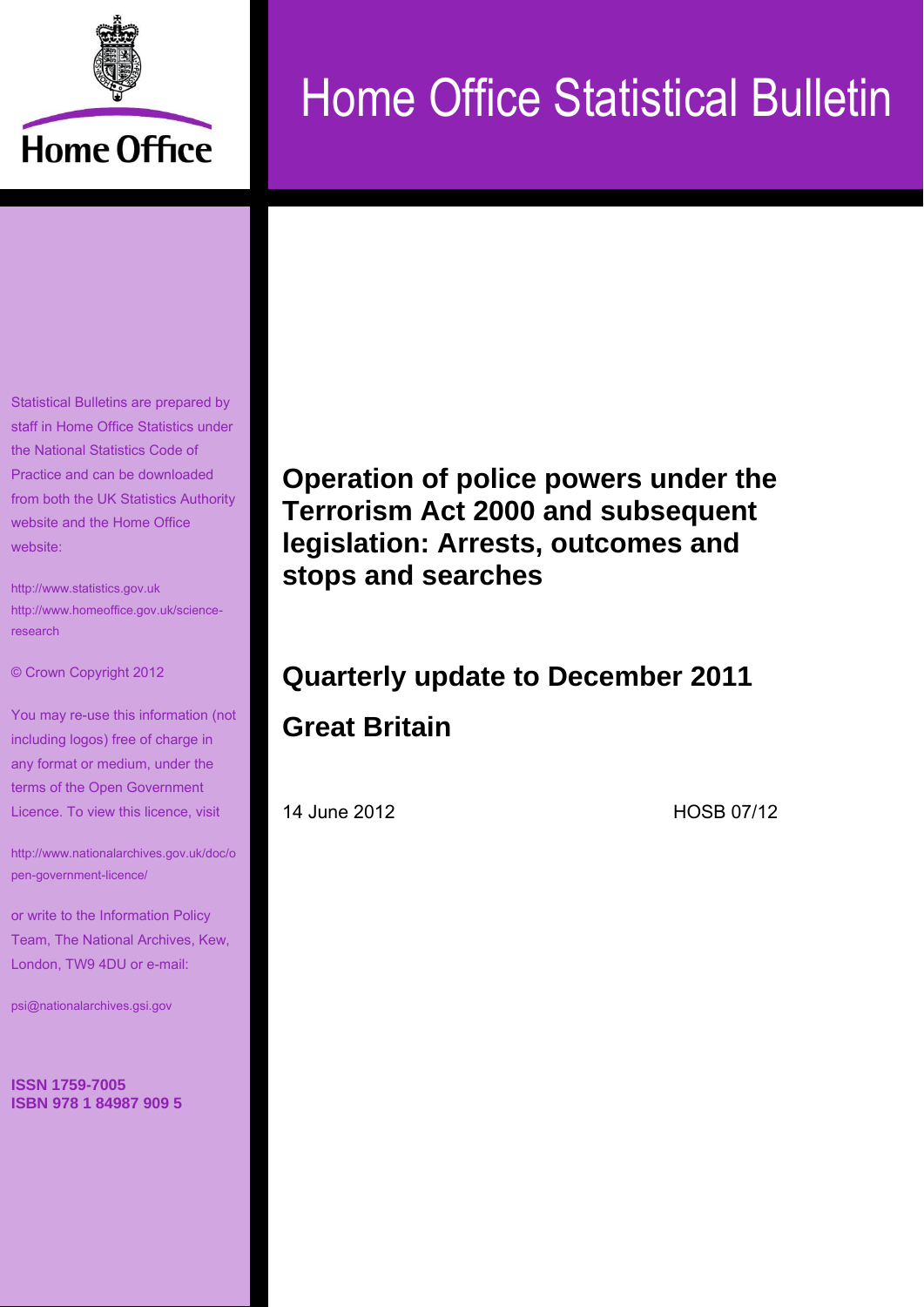## **Acknowledgements**

This bulletin has been prepared by staff in the Policing Statistics team which is part of Home Office Statistics within Home Office Science.

The authors and editors are grateful to colleagues in the Association of Chief Police Officers, Crown Prosecution Service, National Offender Management Service, Scottish Prison Service and police forces in Great Britain for contributing figures. Also, for the support and assistance of colleagues in the Office for Security and Counter-Terrorism and Ministry of Justice with quality assuring data published in this report.

## **Further information**

Copies of this and other Home Office statistical bulletins on the use of police powers relating to terrorism are available from the Home Office Internet site: [http://www.homeoffice.gov.uk/science](http://www.homeoffice.gov.uk/science-research/research-statistics/counter-terrorism/)[research/research-statistics/counter-terrorism/.](http://www.homeoffice.gov.uk/science-research/research-statistics/counter-terrorism/)

The figures presented in this bulletin cover Great Britain only, and are likely to change as police investigations progress and criminal trials are held. Data for Northern Ireland are published separately and the most recent published data, for 2010/11, can be viewed at: [http://www.nio.gov.uk/11-2.pdf.](http://www.nio.gov.uk/11-2.pdf)

Information on stops and searches under the Terrorism Act 2000 in England and Wales is published in the Home Office"s annual series, *'Police Powers and Procedures, England and Wales'*. Final validated information on all stops and searches during 2010/11, along with breakdowns by police force area and ethnicity, is included in the latest release which is available online at:

 [http://www.homeoffice.gov.uk/publications/science-research-statistics/research](http://www.homeoffice.gov.uk/publications/science-research-statistics/research-statistics/police-research/police-powers-procedures-201011/)[statistics/police-research/police-powers-procedures-201011/.](http://www.homeoffice.gov.uk/publications/science-research-statistics/research-statistics/police-research/police-powers-procedures-201011/)

The dates of forthcoming publications are pre-announced and can be found via the UK National Statistics Publication Hub: [http://www.statistics.gov.uk/hub/index.html.](http://www.statistics.gov.uk/hub/index.html)

Enquiries about the figures in this report should be made by writing to:

Office for Security and Counter-Terrorism **Press Office** Home Office **Home Office** Home Office **Home Office Home Office** 2 Marsham Street 2 Marsham Street 2 Marsham Street 2 Marsham Street 2 Marsham Street 2 Marsham Street 2 Marsham Street 2 Marsham Street 2 Marsham Street 2 Marsham Street 2 Marsham Street 2 Marsham Street 2 Marsham Street 2 London London SW1P 4DF SW1P 4DF

#### **Home Office Responsible Statistician**

David Blunt, Chief Statistician and Head of Profession for Statistics Contact via [policestats@homeoffice.gsi.gov.uk.](mailto:policestats@homeoffice.gsi.gov.uk)

*This Statistical Bulletin has been produced by statisticians working in the Home Office Statistics Unit. Although this output is not currently given National Statistics accreditation, the protocols for such statistics have been mirrored as closely as possible.*

*The governance arrangements in the Home Office for statistics were strengthened on 1 April 2008 to place the statistical teams under the direct management of a Chief Statistician who reports to the National Statistician with respect to all professional statistical matters.*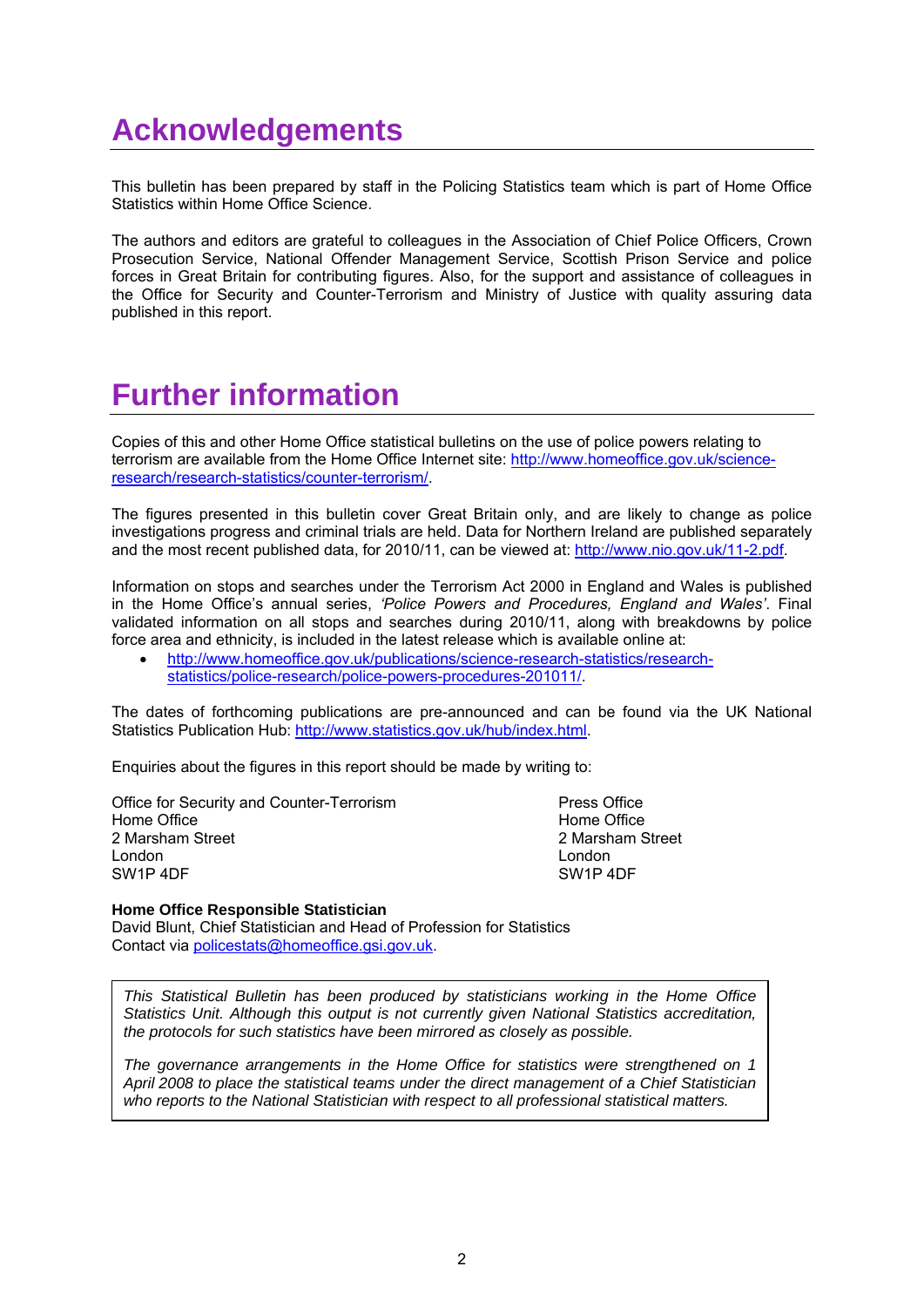# **Contents**

#### **Page**

| $1 - 1$        |  |
|----------------|--|
| $\overline{2}$ |  |
| <b>Notes</b>   |  |

# **Conventions used in figures and tables**

#### **Table abbreviations**

- **'-'** Indicates nil amount or, for percentage changes, that the amount is not reported because the base number is less than 50
- **'..'** Indicates data are not available
- "\*" Indicates not applicable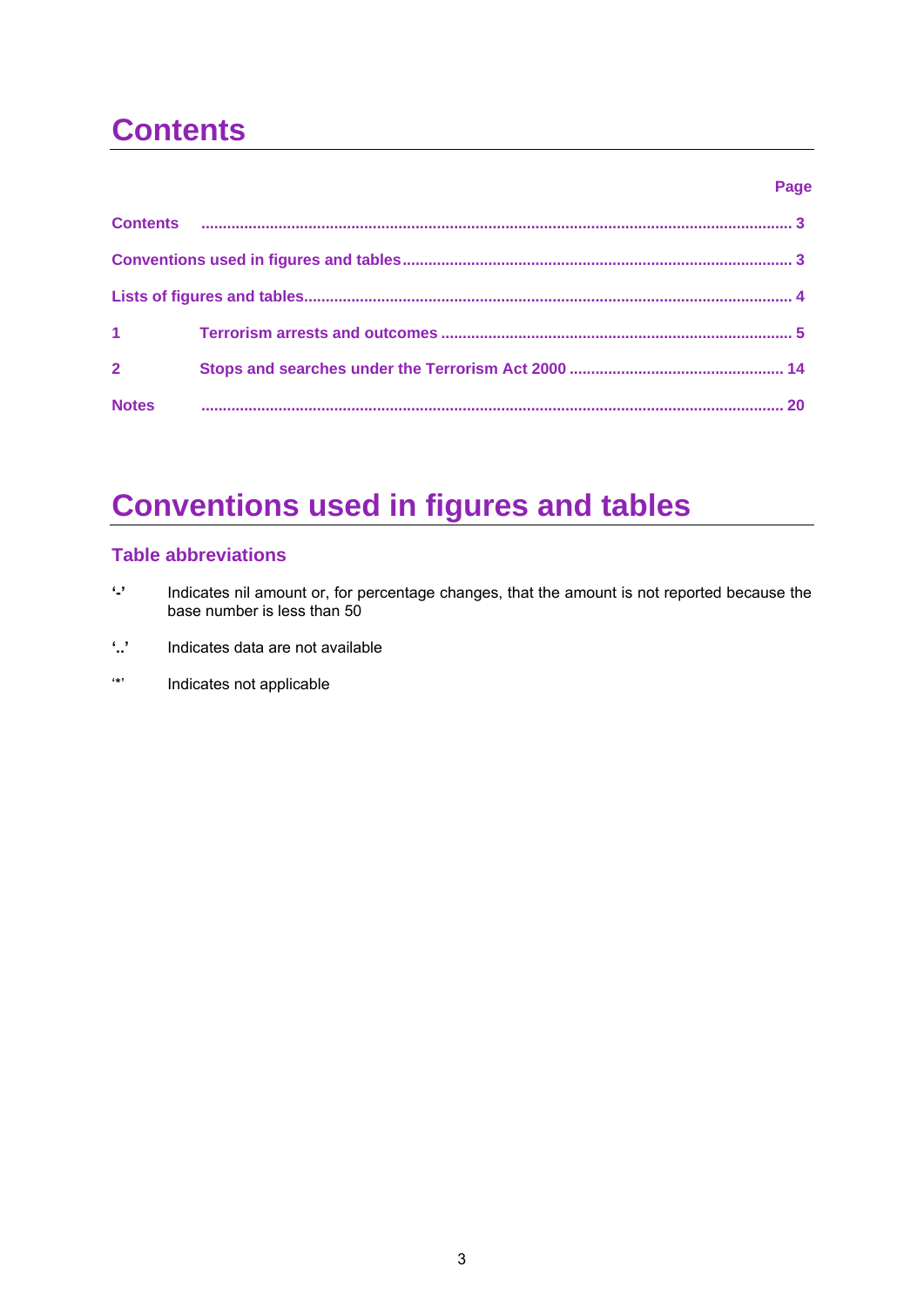# **List of figures**

| Figure 2.1 Stops and searches made under section $44(1)(2)$ and subsequently 47A of the |  |
|-----------------------------------------------------------------------------------------|--|

## **List of tables**

|            | Table 1.01 Persons arrested for terrorism-related offences under section 41 of the Terrorism Act |
|------------|--------------------------------------------------------------------------------------------------|
|            |                                                                                                  |
|            | Table 1.03 Detention times of persons arrested under s41 of the Terrorism Act 2000, with         |
|            |                                                                                                  |
|            | Table 1.05 Persons dealt with by the Crown Prosecution Service for terrorism-related offences    |
|            |                                                                                                  |
|            |                                                                                                  |
|            | Table 1.08 Terrorism legislation or terrorism-related prisoners discharged from prison 13        |
| Table 2a   | Stops and searches and resultant arrests made under $s44(1)(2)$ and subsequently                 |
| Table 2b   | Stops and searches and resultant arrests made under s43 of the Terrorism Act 2000 . 16           |
| Table 2.01 | Stops and searches made under sections $44(1)(2)$ and subsequently 47A of the                    |
|            | Table 2.02 Stops and searches made under sections $44(1)(2)$ and subsequently 47A of the         |
|            | Table 2.03 Stops and searches made by the Metropolitan Police Service under section 43 of        |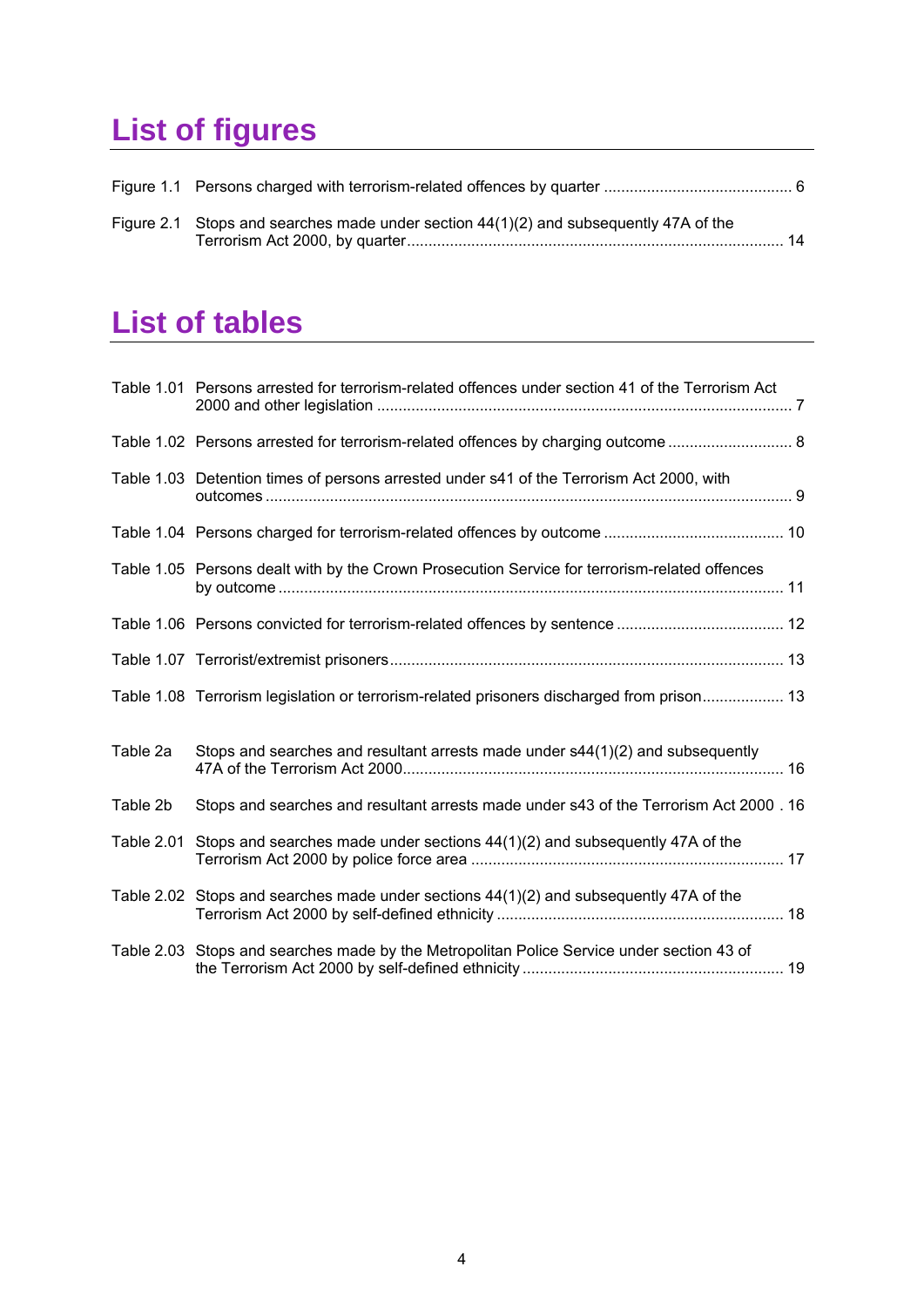### **1 Terrorism arrests and outcomes**

A total of 167 persons were arrested for terrorism-related offences in the year ending 31 December 2011, compared with 127 in the previous 12 months and a total of 2,114 since 11 September 2001. Thirty-two per cent of persons arrested for terrorism-related offences in the year ending 31 December 2011 were arrested under section 41 (s41) of the Terrorism Act 2000 (TACT), compared with 42 per cent in the previous year and 75 per cent since 11 September 2001 (Table 1.01).

The increase in arrests in the last year related to the policing of a demonstration in the most recent quarter (October to December 2011), where a number of arrests were made under the Police and Criminal Evidence Act 1984 (PACE) for suspected TACT offences (see Box 1.1 below). This resulted in an increased proportion of non-TACT arrests in the year ending 31 December 2011.

#### **Box 1.1 Terrorism-related offences covered in this bulletin**

#### **Arrests**

 both terrorism-related arrests made under s41 of TACT and those made under PACE legislation Section 41 of the Terrorism Act 2000 (TACT) gives the police the power to arrest a person whom they reasonably suspect to be involved in terrorist-related activity without a warrant. These powers are similar to standard powers of arrest given by PACE; however; s41 arrest powers allow detention of suspects for a longer period before release (see Box 1.2 for more information on precharge detentions). Not all persons suspected of terrorism-related offences are initially arrested under s41 of TACT since a link to terrorism is not always evident at the time of arrest. As a result, are included in this bulletin.

#### **Charges**

Terrorism-related arrests can result in charges for any criminal offence, not just those covered by TACT. Unless otherwise specified, all data described in this bulletin as relating to "terrorism-related" refer to:

- TACT offences;
- failure to comply at border controls under Schedule 7 of TACT;
- non-TACT legislation but offences that are considered to be terrorism-related (e.g. a charge for a Firearms Act offence that was directly related to terrorist activity).

Of the 167 persons arrested in the year ending 31 December 2011, 28 per cent (47 persons) were charged, compared with a charging rate of 39 per cent (50 out of 127 persons) in the previous 12 months. This reduced proportion can be attributed to the large number of arrests associated with the above mentioned demonstration. Since 11 September 2001, 36 per cent (754 out of 2,114) of persons were charged after being arrested for terrorism-related offences. A comparison with persons aged 18 and over arrested for recorded crime offences in 2010/11 indicates that 45 per cent are proceeded against at court.<sup>1</sup>

Of the 47 persons charged in the year ending 31 December 2011, 81 per cent (38 persons) were for terrorism-related offences as compared with 46 per cent in the previous 12 months and 63 per cent since 11 September 2001 (Table 1.02).

Fifty-one per cent (86 persons) of those arrested were released without charge in the year ending 31 December 2011 compared with 55 per cent (70 persons) in the previous year and 54 per cent (1,150 persons) since 11 September 2001 (Table 1.02).

Sixty-four persons were arrested for terrorism-related offences in the latest quarter (October to December 2011). Eight of these had been charged at the time of publication, each with TACT offences (Table 1.02).

<sup>&</sup>lt;u>.</u> 1 See paragraph 5 in the Notes section for a description of the comparison used.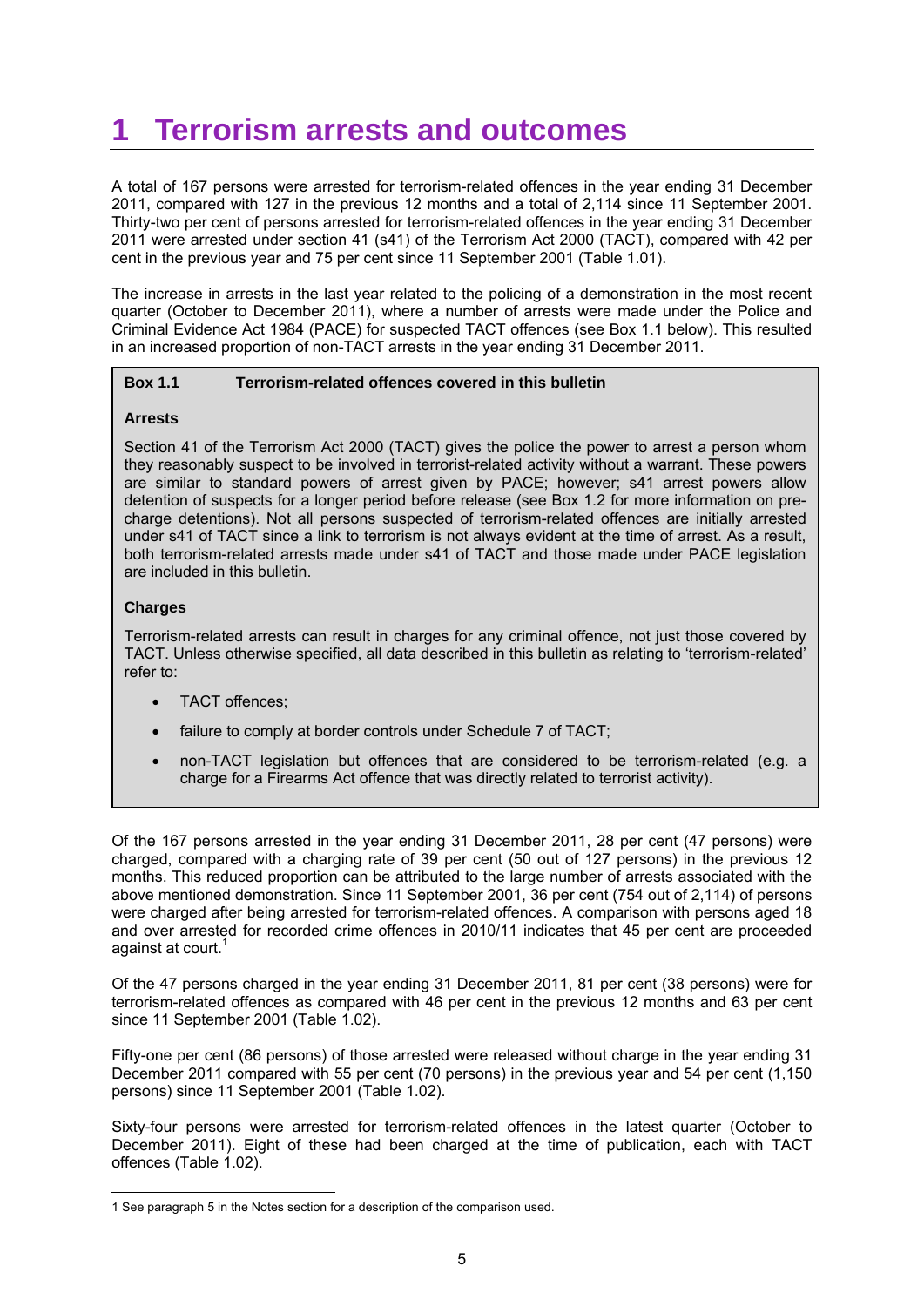**Figure 1.1 Persons charged with terrorism-related offences by quarter** 



**Year and quarter of arrest**

#### **Box 1.2 Pre-charge detention under the Terrorism Act (TACT)**

Under s41 of TACT, police officers have the power to arrest persons suspected of terrorism-related offences without a warrant. These arrest powers also allow the extended detention of suspects beyond the maximum four days available under standard arrest powers.

The period of detention allowed under s41 has varied considerably. From the commencement of the legislation on 19 February 2001 to 20 January 2004, the maximum period of pre-charge detention was seven days. From 20 January 2004 to 25 July 2006 the limit was extended to 14 days. From 25 July 2006 the maximum period was extended further to 28 days but, since 25 January 2011, has reverted to a maximum of 14 days.

Three of the 54 persons arrested under TACT legislation in the year ending 31 December 2011 were held in pre-charge detention for more than seven days. Forty-eight per cent of those detained were dealt with within two days (Table 1.03).

Excluding the two persons charged with Schedule 7 offences, there were 36 persons charged with terrorism-related offences in the year ending 31 December 2011. Six were not proceeded against and, of those that stood trial, 13 were convicted and two acquitted. Fifteen persons were awaiting prosecution at the time of publication. Since 11 September 2001, 273 persons have been convicted of terrorism-related offences out of 454 charged, a conviction rate of 60 per cent (Table 1.04).

Data provided by the Crown Prosecution Service show that, during the year ending 31 December 2011, 13 persons stood trial for terrorism-related offences, eight of whom were convicted. Twentyeight persons stood trial during the previous year, 18 of whom were convicted (Table 1.05).

Seven of the eight persons convicted during the year ending 31 December 2011 received custodial sentences (including one sentenced to life imprisonment); the remaining person was given a noncustodial sentence<sup>2</sup>. Two of the eight persons convicted pleaded guilty, compared with 11 of the 18 persons convicted in the previous 12 months (Table 1.06).

There were 123 persons in prison in Great Britain for terrorist/extremist or related offences on 31 December 2011, of whom 17 were classified as domestic extremists/separatists (Table 1.07).

In the year ending 31 December 2011, 26 prisoners being held for terrorism-related offences were discharged from prison (Table 1.08).

<u>.</u>

<sup>2</sup> Includes sentences such as fines, conditional discharges, community service orders and hospital orders under the Mental Health Act, among others.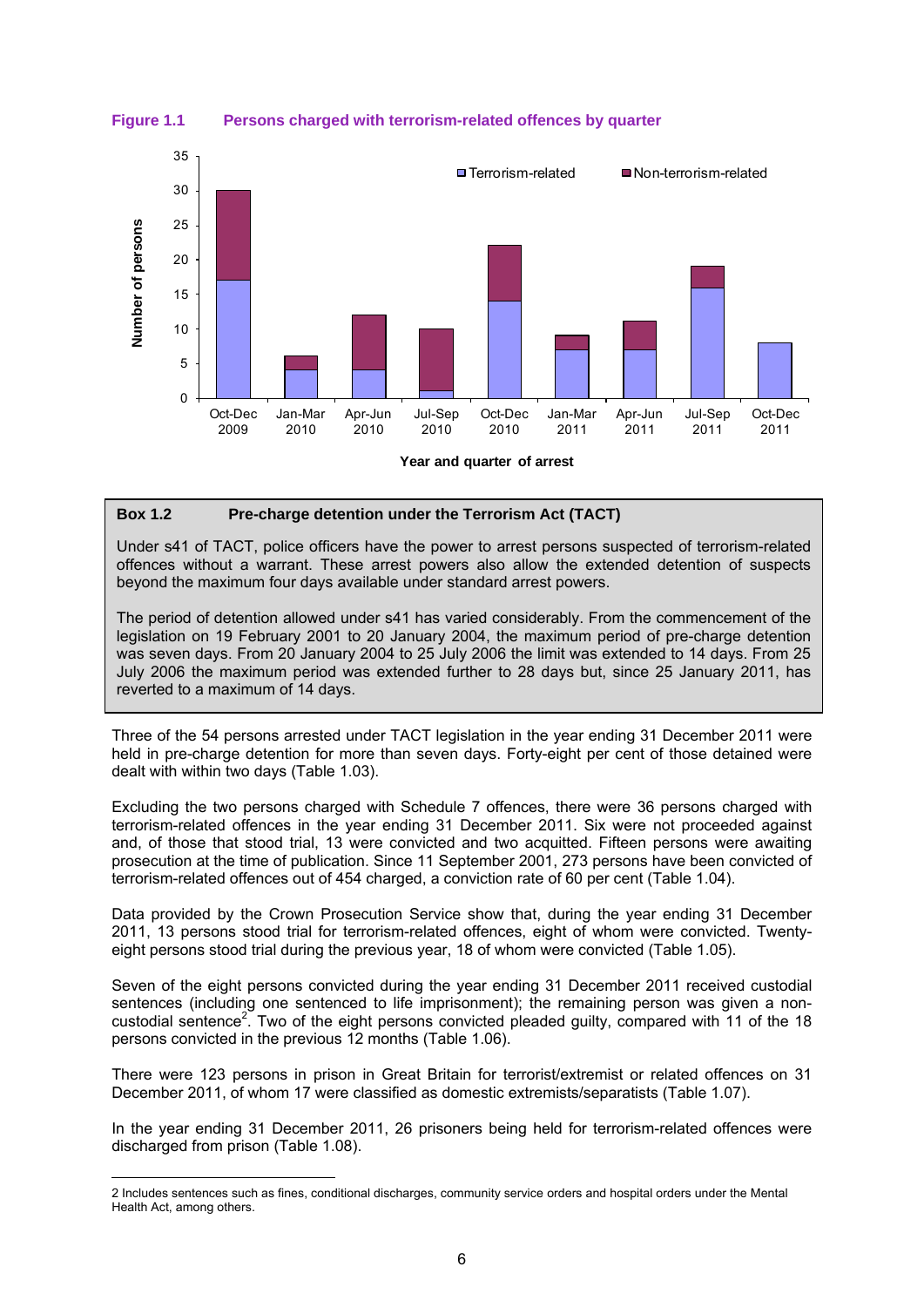#### **Table 1.01 Persons arrested for terrorism-related offences under section 41 of the Terrorism Act 2000<sup>1</sup> and other legislation<sup>2</sup>**

| Number                          |      |      |                                 |      |                                         |      |      |      |                         |                   |                       |            |              | Great Britain  |  |
|---------------------------------|------|------|---------------------------------|------|-----------------------------------------|------|------|------|-------------------------|-------------------|-----------------------|------------|--------------|----------------|--|
|                                 |      |      |                                 |      | Date of arrest                          |      |      |      |                         | Total year ending |                       | Change $3$ |              | Since          |  |
| Legislation                     | 2009 | 2010 | Oct-Dec Jan-Mar Apr-Jun<br>2010 | 2010 | Jul-Sep Oct-Dec Jan-Mar Apr-Jun<br>2010 | 2011 | 2011 | 2011 | Jul-Sep Oct-Dec<br>2011 | 2010              | 31 Dec 31 Dec<br>2011 | Number     | %            | 11 Sep<br>2001 |  |
| <b>Section 41 Terrorism Act</b> | 26   | 10   | 7                               | 10   | 26                                      |      | 22   | 16   | 9                       | 53                | 54                    |            | $\mathbf{2}$ | 1,583          |  |
| Percentage of total $(%)^4$     | 46   | 45   | 32                              | 30   | 52                                      | 33   | 59   | 36   | 14                      | 42                | 32                    |            |              | 75             |  |
| <b>Other legislation</b>        | 30   | 12   | 15                              | 23   | 24                                      | 14   | 15   | 29   | 55                      | 74                | 113                   | 39         | 53           | 531            |  |
| Percentage of total $(%)^4$     | 54   | 55   | 68                              | 70   | 48                                      | 67   | 41   | 64   | 86                      | 58                | 68                    |            |              | 25             |  |
| <b>Total</b>                    | 56   | 22   | 22                              | 33   | 50                                      | 21   | 37   | 45   | 64                      | 127               | 167                   | 40         | 31           | 2,114          |  |

Source: ACPO Counter Terrorism Coordination Centre (ACTCC)

 similar to the powers of arrest contained in wider criminal legislation. 1. Section 41 of the Terrorism Act 2000 gives the police the power to arrest a person whom they reasonably suspect to be a terrorist without a warrant. This is

 substantiated; all outcomes of these arrests are shown in Tables 1.02 and 1.04. 2. Persons suspected of terrorism-related offences are not always arrested under section 41 of the Terrorism Act 2000. A terrorist link is not always

3. Difference between the totals for the 12 months ending 31 December 2010 and 31 December 2011.

4. Care should be taken in interpreting percentages in this table as the numbers on which they are based are relatively low.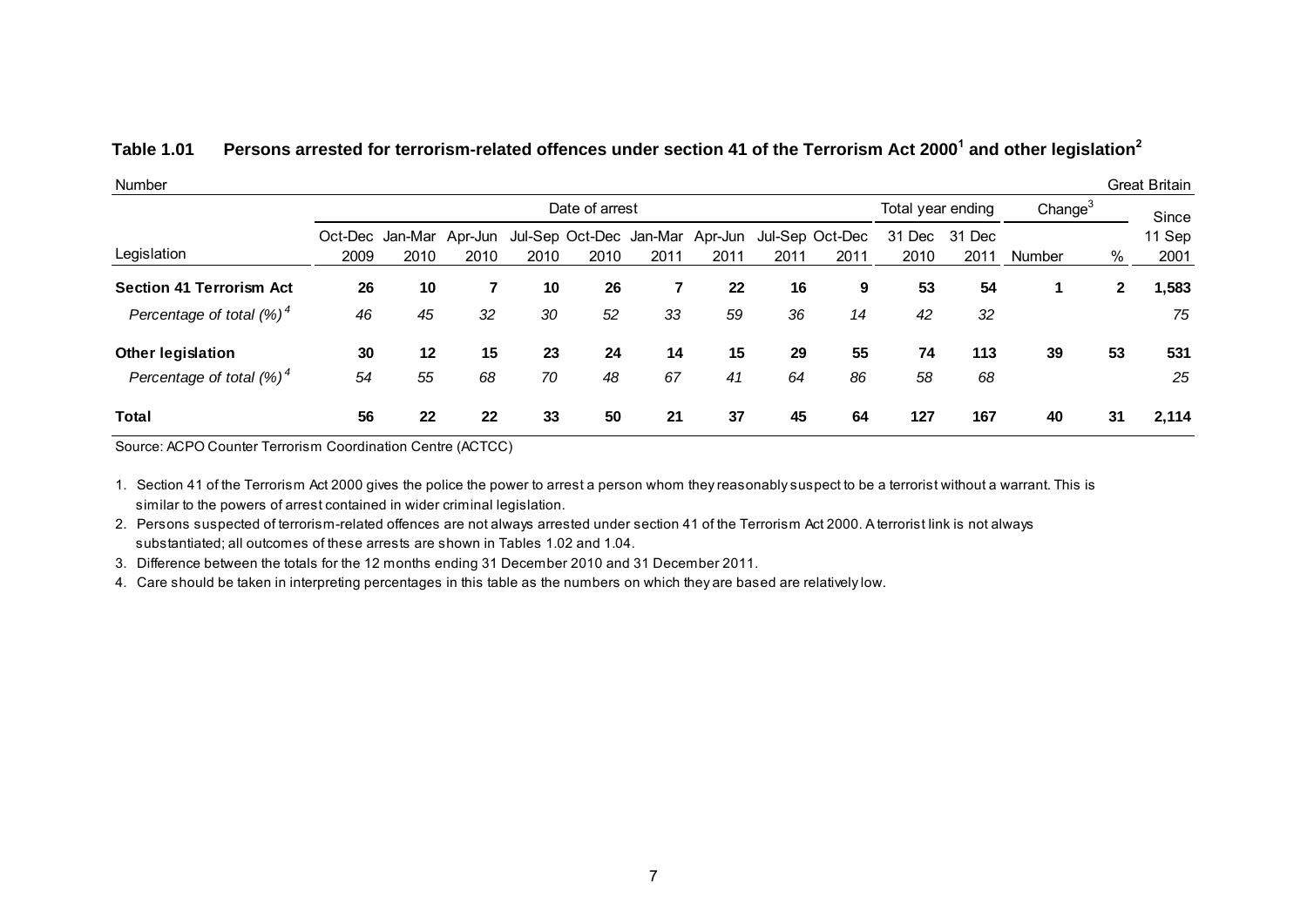| <b>Number</b>                      |                 |                |                          |                          |                |                                 |                |                          |                          |                         |                |                     |                          | <b>Great Britain</b> |
|------------------------------------|-----------------|----------------|--------------------------|--------------------------|----------------|---------------------------------|----------------|--------------------------|--------------------------|-------------------------|----------------|---------------------|--------------------------|----------------------|
|                                    |                 |                |                          |                          | Date of arrest |                                 |                |                          |                          | Total year ending       |                | Change <sup>1</sup> |                          | Since                |
|                                    |                 |                | Oct-Dec Jan-Mar Apr-Jun  |                          |                | Jul-Sep Oct-Dec Jan-Mar Apr-Jun |                |                          | Jul-Sep Oct-Dec          | 31 Dec                  | 31 Dec         |                     |                          | 11 Sep               |
| Charging outcome                   | 2009            | 2010           | 2010                     | 2010                     | 2010           | 2011                            | 2011           | 2011                     | 2011                     | 2010                    | 2011           | Number              | %                        | 2001                 |
| Arrested                           | 56              | 22             | 22                       | 33                       | 50             | 21                              | 37             | 45                       | 64                       | 127                     | 167            | 40                  | 31                       | 2,114                |
| Charged<br>Terrorism-related:      | 30              | 6              | 12                       | 10                       | 22             | 9                               | 11             | 19                       | 8                        | 50                      | 47             | -3                  | -6                       | 754                  |
| Terrorism Acts (TACT) <sup>2</sup> | 5               | $\overline{2}$ | $\overline{2}$           |                          | 9              | 1                               | 3              | 16                       | 8                        | 14                      | 28             | 14                  |                          | 300                  |
| Schedule 7 (TACT) <sup>3</sup>     |                 |                | $\overline{\phantom{0}}$ | $\overline{\phantom{0}}$ | 3              |                                 |                | $\overline{\phantom{0}}$ | $\overline{\phantom{0}}$ | 3                       | $\overline{2}$ | $-1$                | $\overline{\phantom{0}}$ | 23                   |
| Other legislation <sup>4</sup>     | 11              | $\overline{2}$ | 2                        |                          | 2              | 5                               | 3              |                          |                          | 6                       | 8              | 2                   | $\overline{\phantom{a}}$ | 154                  |
| Non-terrorism-related <sup>5</sup> | 13              | $\overline{2}$ | 8                        | 9                        | 8              | $\overline{2}$                  | $\overline{4}$ | 3                        | $\overline{\phantom{0}}$ | 27                      | 9              | $-18$               | $\overline{\phantom{a}}$ | 277                  |
| Alternative action <sup>6</sup>    | $5\phantom{.0}$ | 3              |                          | $\mathbf{2}$             | 1              | 1                               | 6              | 11                       | 16                       | $\overline{\mathbf{r}}$ | 34             | 27                  |                          | 210                  |
| <b>Released without charge</b>     | 21              | 13             | 9                        | 21                       | 27             | 11                              | 20             | 15                       | 40                       | 70                      | 86             | 16                  | 23                       | 1,150                |

#### **Table 1.02 Persons arrested for terrorism-related offences by charging outcome**

Source: ACPO Counter Terrorism Coordination Centre (ACTCC)

1. Difference between the totals for the 12 months ending 31 December 2010 and 31 December 2011.

2. Includes charges under the Terrorism Act 2000, Anti-Terrorism Crime and Security Act 2001, Prevention of Terrorism Act 2005 and Terrorism Act 2006.

3. Failure to comply at border controls under Schedule 7 of the Terrorism Act 2000.

4. Includes charges under any non-TACT criminal offence, which are considered to be terrorism-related (see Box 1.1 for a detailed description of these categories).

5. Includes charges under any non-TACT criminal offence, which are considered to be non-terrorism-related.

 charge and those dealt with under mental health legislation. 6. Includes cautions for non-terrorism offences, transfers to immigration authorities, transfers to Police Service for Northern Ireland, summonses, those bailed awaiting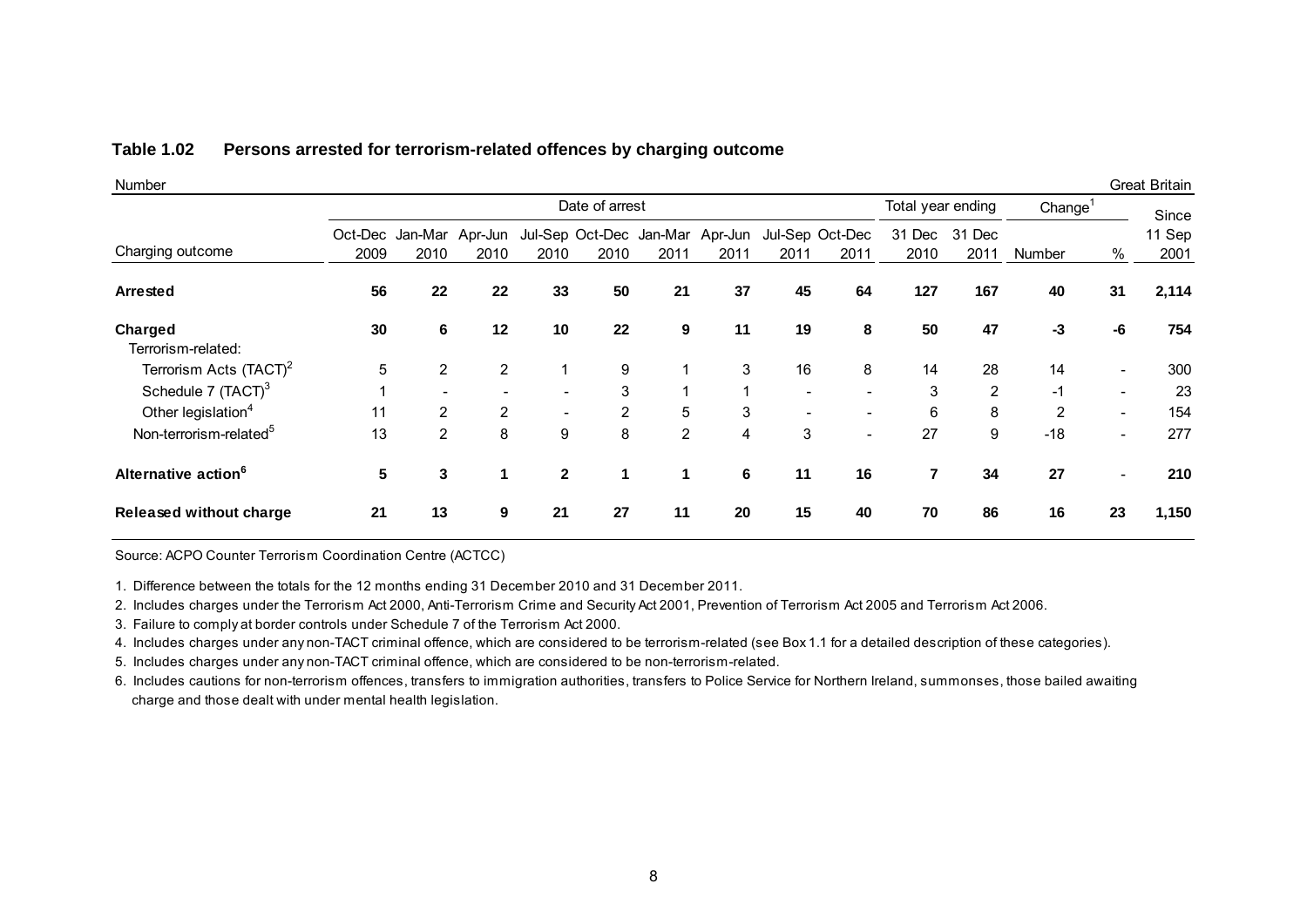#### **Table 1.03 Detention times of persons arrested under s41 of the Terrorism Act 2000<sup>1</sup> , with outcomes<sup>2</sup>**

| Number                                                                                                                                                                                    |                          | Jan-Mar 2011 |       |       |                | Apr-Jun 2011 <sup>3</sup> |       |                                                 |                | Jul-Sep $2011^3$ |       |       |                |          | Oct-Dec 2011 <sup>3</sup> |        | Year ending 31 Dec 2011 <sup>3</sup>                                     |                           |       |                                            |                                         |                                                | Since 11 Sep 2001                               | Great Britain                              |
|-------------------------------------------------------------------------------------------------------------------------------------------------------------------------------------------|--------------------------|--------------|-------|-------|----------------|---------------------------|-------|-------------------------------------------------|----------------|------------------|-------|-------|----------------|----------|---------------------------|--------|--------------------------------------------------------------------------|---------------------------|-------|--------------------------------------------|-----------------------------------------|------------------------------------------------|-------------------------------------------------|--------------------------------------------|
| Time in detention<br>before outcome                                                                                                                                                       | Charged                  | Released     | Other | Total | <b>Charged</b> | Released                  | Other | Total                                           | <b>Charged</b> | Released         | Othel | Total | <b>Charged</b> | Released | Other                     | Total  | Charged                                                                  | Released                  | Othel | Total                                      | <b>Charged</b>                          | Released                                       | Other                                           | Total                                      |
| Under 1 day<br>1 to less than 2 days<br>2 to less than 3 days<br>3 to less than 4 days<br>4 to less than 5 days<br>5 to less than 6 days<br>6 to less than 7 days                         | $\overline{\phantom{a}}$ | 3            |       | 4     |                | $\overline{2}$<br>8<br>3  |       | 4<br>9<br>3<br>$\overline{2}$<br>$\overline{2}$ | 8              |                  |       |       |                | 3        |                           | 3<br>1 | $\mathbf{1}$<br>$\overline{2}$<br>$\overline{4}$<br>$\overline{2}$<br>10 | 8<br>13<br>$\overline{2}$ | 2     | 11<br>15<br>$\overline{2}$<br>8<br>3<br>11 | 136<br>68<br>18<br>46<br>30<br>36<br>94 | 504<br>206<br>22<br>40<br>33<br>23<br>46       | 57<br>24<br>$\overline{2}$<br>15<br>8<br>6<br>5 | 697<br>298<br>42<br>101<br>71<br>65<br>145 |
| 7 to less than 8 days<br>8 to less than 9 days<br>9 to less than 10 days<br>10 to less than 11 days<br>11 to less than 12 days<br>12 to less than 13 days<br>13 to less than 14 days      |                          |              |       |       |                |                           |       |                                                 |                |                  |       |       |                |          |                           |        |                                                                          |                           |       | $\mathbf{2}$                               | 10<br>16<br>5<br>22<br>10<br>28         | 5<br>5<br>$\Delta$<br>6<br>$\overline{2}$<br>8 | 5<br>1<br>$\overline{2}$<br>3<br>$\overline{7}$ | 17<br>16<br>25<br>9<br>28<br>15<br>43      |
| 14 to less than 15 days<br>15 to less than 16 days<br>16 to less than 17 days<br>17 to less than 18 days<br>18 to less than 19 days<br>19 to less than 20 days<br>20 to less than 21 days |                          |              |       |       |                |                           |       |                                                 |                |                  |       |       |                |          |                           |        |                                                                          |                           |       |                                            | 3                                       |                                                |                                                 | -1                                         |
| 21 to less than 22 days<br>22 to less than 23 days<br>23 to less than 24 days<br>24 to less than 25 days<br>25 to less than 26 days<br>26 to less than 27 days<br>27 to less than 28 days |                          |              |       |       |                |                           |       |                                                 |                |                  |       |       |                |          |                           |        |                                                                          |                           |       |                                            |                                         |                                                |                                                 |                                            |
| <b>Total</b>                                                                                                                                                                              | 1                        |              |       | 7     |                | 17                        |       | 22                                              | 12             |                  |       | 16    |                |          |                           | g      | 22                                                                       | 30                        | 2     | 54                                         | 534                                     | 914                                            | 135                                             | 1,583                                      |

Source: ACPO Counter Terrorism Coordination Centre (ACTCC)

1. Excludes those arrested under other legislation. Although an investigation is considered terrorism-related the 14-day maximum pre-charge detention period does not apply in such cases.

2. The category 'other' includes cautions for non-terrorism offences, transfers to immigration authorities, transfers to Police Service for Northern Ireland, summonses, those bailed awaiting charge and those dealt with under mental health legislation.

3. The maximum period of detention under section 41 of TACT was changed from 28 days to 14 days on 25 January 2011.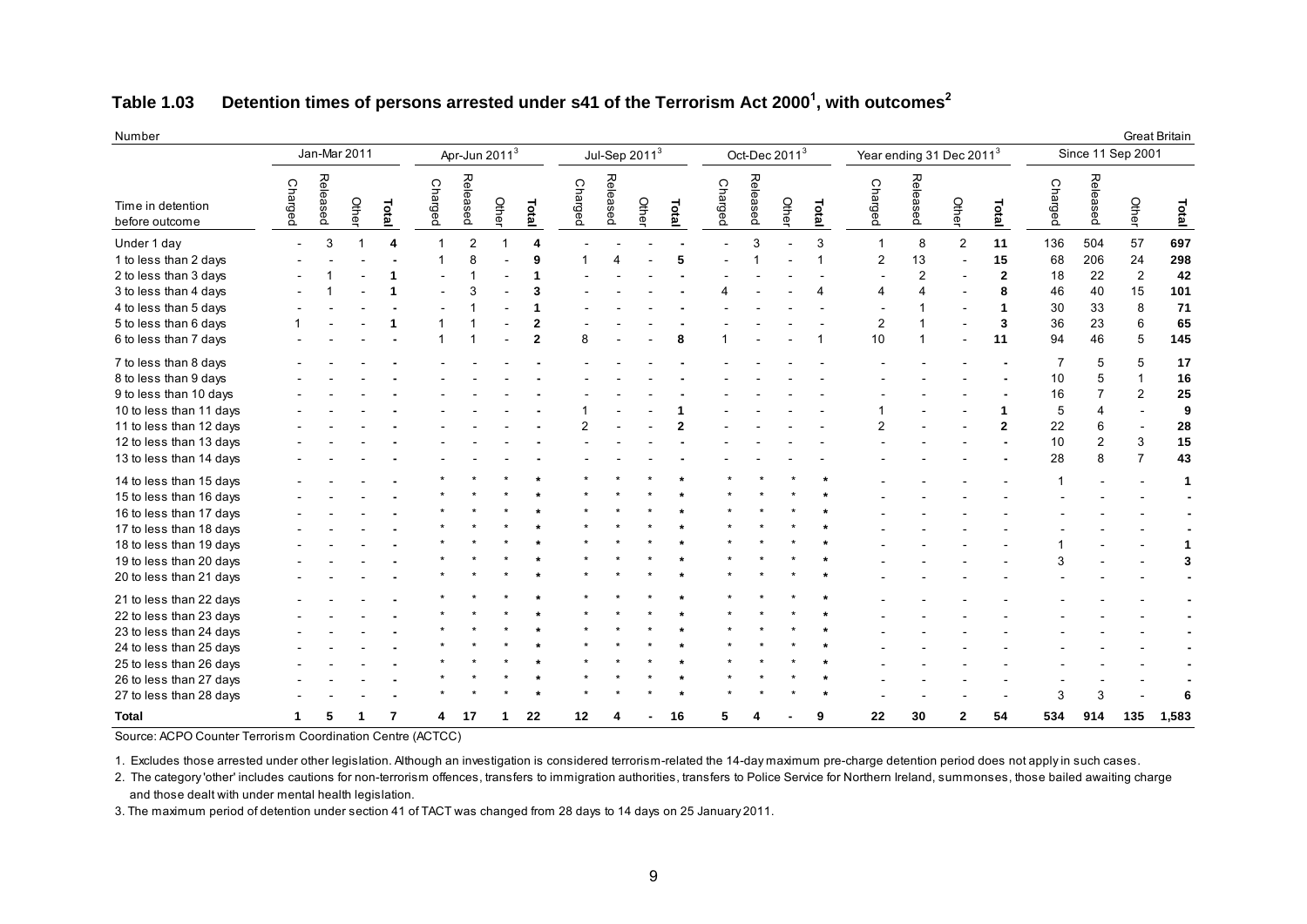#### **Table 1.04 Persons charged<sup>1</sup>with terrorism-related offences by outcome<sup>2</sup>**

| Number                                |                 |                 |                          |                          |                                 |                          |                          |                          |                         |                   |                |                     | <b>Great Britain</b> |
|---------------------------------------|-----------------|-----------------|--------------------------|--------------------------|---------------------------------|--------------------------|--------------------------|--------------------------|-------------------------|-------------------|----------------|---------------------|----------------------|
|                                       |                 |                 |                          |                          | Date of arrest <sup>4</sup>     |                          |                          |                          |                         | Total year ending |                |                     | Since                |
| Persons charged and outcome           | Oct-Dec<br>2009 | Jan-Mar<br>2010 | Apr-Jun<br>2010          | 2010                     | Jul-Sep Oct-Dec Jan-Mar<br>2010 | 2011                     | Apr-Jun<br>2011          | 2011                     | Jul-Sep Oct-Dec<br>2011 | 31 Dec<br>2010    | 31 Dec<br>2011 | Change <sup>5</sup> | 11 Sep<br>2001       |
| Charged                               | 16              | 4               | 4                        |                          | 11                              | 6                        | 6                        | 16                       | 8                       | 20                | 36             | 16                  | 454                  |
| Prosectuted <sup>3</sup>              | 16              | 3               | $\mathbf{1}$             | $\overline{ }$           | 11                              | 4                        | $\overline{5}$           | 4                        | $\overline{2}$          | 16                | 15             | $-1$                | 367                  |
| Not proceeded against                 |                 |                 | 3                        |                          |                                 |                          |                          | $\overline{\phantom{a}}$ | 4                       | 3                 | 6              | 3                   | 73                   |
| Awaiting prosecution                  |                 |                 | $\overline{\phantom{0}}$ |                          |                                 |                          | $\overline{\phantom{a}}$ | 12                       | 2                       | 1                 | 15             | 14                  | 18                   |
| <b>Convicted<sup>6</sup></b>          | 14              |                 |                          |                          | 11                              | 4                        | 5                        | $\mathbf{2}$             | $\mathbf{2}$            | 14                | 13             | $-1$                | 273                  |
| Terrorism Act offences                | 5               | 1               | $\overline{\phantom{a}}$ |                          | 9                               | $\overline{\phantom{a}}$ | $\overline{2}$           | 2                        |                         | 11                | 4              | $-7$                | 138                  |
| Other legislation - terrorism-related | 9               |                 |                          | $\overline{\phantom{0}}$ | $\overline{2}$                  | 4                        | 3                        |                          | 2                       | 3                 | 9              | 6                   | 135                  |
| Other outcomes of prosecutions        | $\mathbf{2}$    | 2               | $\blacksquare$           |                          |                                 |                          |                          | $\mathbf{2}$             |                         | 2                 | $\mathbf{2}$   |                     | 95                   |
| Found not guilty                      | $\overline{2}$  | 2               | $\overline{\phantom{a}}$ |                          |                                 |                          | $\overline{\phantom{a}}$ | $\overline{2}$           |                         | $\overline{2}$    | 2              |                     | 92                   |
| Other $7$                             |                 |                 |                          |                          |                                 |                          |                          |                          |                         |                   |                |                     | 3                    |

Source: ACPO Counter Terrorism Coordination Centre

1. Charged here relates to the substantive charge at indictment recorded by the Crown Prosecution Service.

2. Excluding charges under Schedule 7 of the Terrorism Act 2000, and non-terrorism-related charges under non-TACT legislation (see Box 1.1 for more information).

3. Prosecution leads here to a single principal conviction, e.g. the most serious offence.

 and convictions in Table 1.04 are not directly comparable with those shown in Table 1.05 (based on date of trial outcome). 4. Figures in this table are based on year of arrest; therefore a defendant arrested in 2008 and convicted in 2010 will be included in the 2008 figure. As a result, data on trials

5. Difference between the totals for the 12 months ending 31 December 2010 and 31 December 2011.

 Science website (http://www.homeoffice.gov.uk/science-research/research-statistics/counter-terrorism ). 6. Excludes cases when a conviction was later quashed on appeal. See Table 1.13 of the most recent annual terrorism bulletin (HOSB 15/11) available on the Home Office

7. Includes hung juries and trials not currently completed.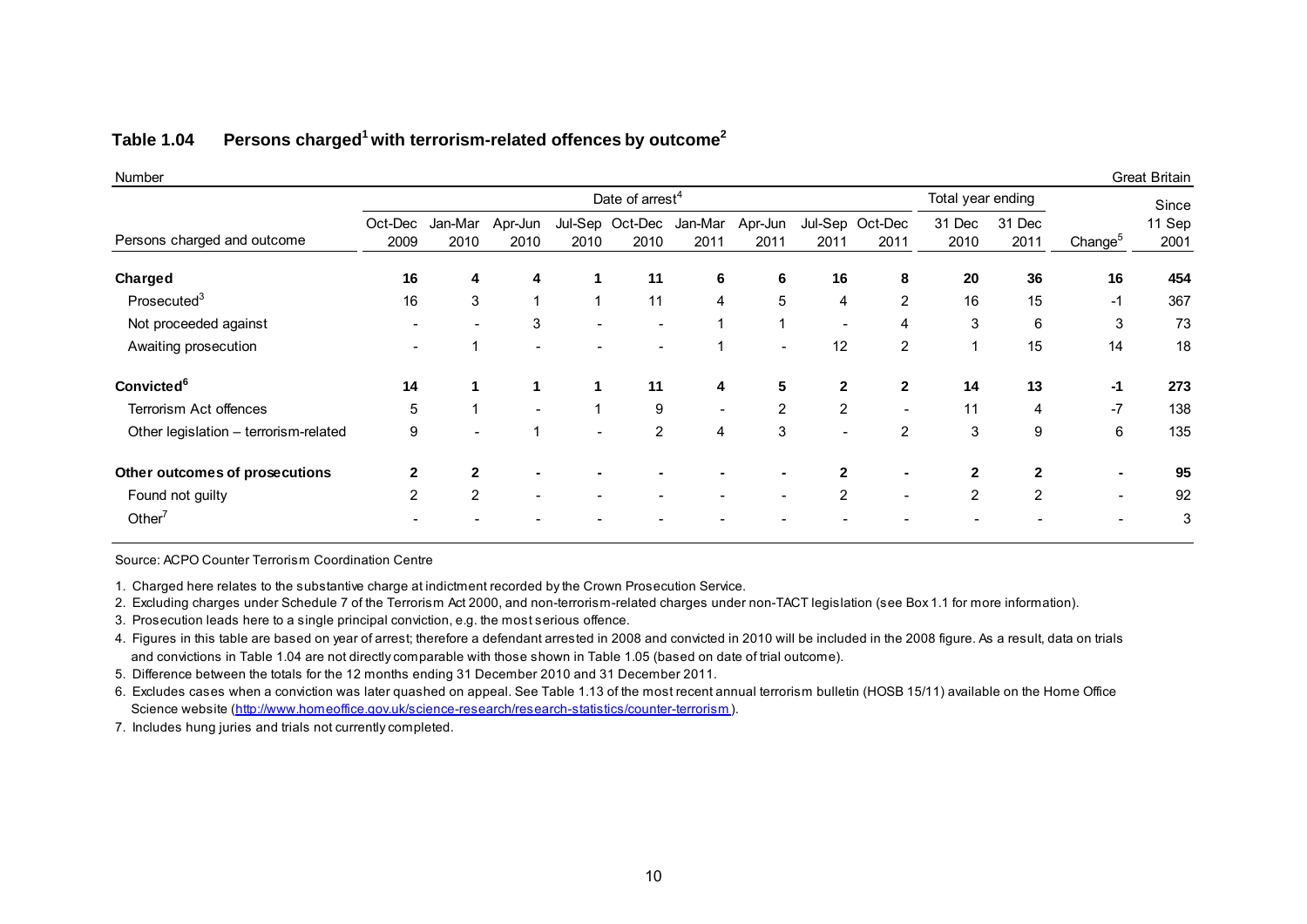| Number                     |                          |                         |                          |                          |                       |                                 |                          |                |                          |                   |        | <b>England and Wales</b> |
|----------------------------|--------------------------|-------------------------|--------------------------|--------------------------|-----------------------|---------------------------------|--------------------------|----------------|--------------------------|-------------------|--------|--------------------------|
|                            |                          |                         |                          |                          | Date of trial outcome |                                 |                          |                |                          | Total year ending |        |                          |
|                            |                          | Oct-Dec Jan-Mar Apr-Jun |                          |                          |                       | Jul-Sep Oct-Dec Jan-Mar Apr-Jun |                          |                | Jul-Sep Oct-Dec          | 31 Dec            | 31 Dec |                          |
| Outcome                    | 2009                     | 2010                    | 2010                     | 2010                     | 2010                  | 2011                            | 2011                     | 2011           | 2011                     | 2010              | 2011   | Change <sup>4</sup>      |
| Acquitted                  | $\overline{\phantom{0}}$ | 4                       | $\overline{\phantom{0}}$ | $\overline{\phantom{0}}$ |                       | $\overline{\phantom{0}}$        | -                        | 3              | 1                        | 5                 | 4      | $-1$                     |
| Convicted                  | 6                        | 6                       | 5                        | 6                        | 1                     | $\overline{2}$                  | $\overline{\phantom{a}}$ | 4              | $\overline{2}$           | 18                | 8      | $-10$                    |
| Other outcome <sup>5</sup> | $\overline{\phantom{0}}$ | 4                       |                          | $\overline{\phantom{0}}$ |                       | $\overline{\phantom{a}}$        |                          | $\blacksquare$ |                          | 5                 |        | $-4$                     |
| <b>Total</b>               | 6                        | 14                      | 5                        | 6                        | 3                     | $\mathbf{2}$                    | 1                        | $\overline{7}$ | 3                        | 28                | 13     | $-15$                    |
|                            |                          |                         |                          |                          |                       |                                 |                          |                | Percentage convicted (%) | 64                | 62     |                          |

#### **Table 1.05 Persons1,2 dealt with by the Crown Prosecution Service for terrorism-related offences<sup>3</sup> by outcome**

Source: Crown Prosecution Service Counter-Terrorism Division (CPS CTD)

1. Principal offence basis.

 2011 figure. As a result, data on trials and convictions in Table 1.05 are not directly comparable with those shown in Table 1.04 (based on date of arrest). 2. Figures in this table are based on date of trial outcome; therefore a defendant arrested in 2008 and convicted in 2010 will be included in the

3. Includes trials for offences under terrorism legislation and trials under non-terrorism legislation where the case is considered terrorism related.

4. Difference in numbers between the totals for the 12 months ending 31 December 2010 and 31 December 2011.

5. Includes outcomes such as: hung jury, no evidence, defendant died.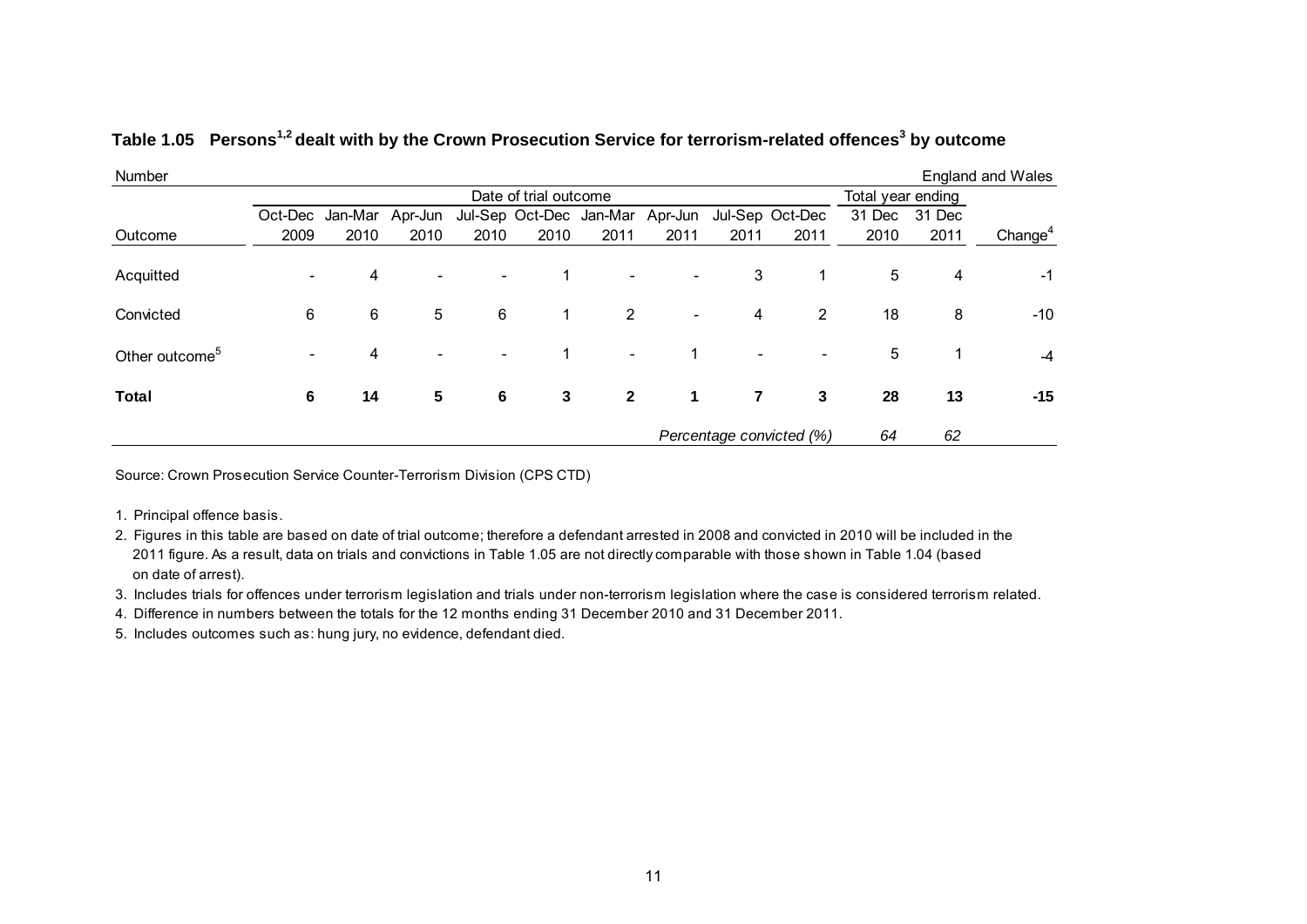| Number                      |         |         |                          |      |                       |              |                          |      |                 |                   |        | <b>England and Wales</b> |
|-----------------------------|---------|---------|--------------------------|------|-----------------------|--------------|--------------------------|------|-----------------|-------------------|--------|--------------------------|
|                             |         |         |                          |      | Date of trial outcome |              |                          |      |                 | Total year ending |        |                          |
|                             | Oct-Dec | Jan-Mar | Apr-Jun                  |      | Jul-Sep Oct-Dec       | Jan-Mar      | Apr-Jun                  |      | Jul-Sep Oct-Dec | 31 Dec            | 31 Dec |                          |
| Type of sentence and plea   | 2009    | 2010    | 2010                     | 2010 | 2010                  | 2011         | 2011                     | 2011 | 2011            | 2010              | 2011   | Change $3$               |
| Non-custodial sentence      |         |         |                          |      |                       |              |                          |      |                 |                   |        |                          |
| Custodial sentence:         |         |         |                          |      |                       |              |                          |      |                 |                   |        |                          |
| Less than 1 year            |         |         |                          |      |                       |              |                          |      |                 |                   |        |                          |
| 1 year and under 4 years    | 3       | 5       | 3                        |      |                       |              |                          |      |                 | 10                |        | -9                       |
| 4 years and under 10 years  | 2       |         |                          |      |                       |              |                          |      |                 |                   |        |                          |
| 10 years and under 20 years |         |         |                          |      |                       |              |                          |      |                 |                   |        |                          |
| 20 years and under 30 years |         |         |                          |      |                       |              | $\overline{\phantom{a}}$ |      |                 |                   |        |                          |
| IPP <sup>4</sup>            |         |         |                          |      |                       |              | $\overline{\phantom{a}}$ |      |                 |                   |        |                          |
| Life sentence               |         |         | $\overline{\phantom{a}}$ | 4    |                       |              | $\overline{\phantom{a}}$ |      | -               | 4                 |        | -3                       |
| <b>Total</b>                | 6       | 6       | 5                        | 6    |                       | $\mathbf{2}$ |                          |      | $\mathbf{2}$    | 18                | 8      | $-10$                    |
| (of which)                  |         |         |                          |      |                       |              |                          |      |                 |                   |        |                          |
| Guilty plea                 |         | 4       | 3                        | 3    |                       |              |                          |      |                 | 11                | 2      | -9                       |
| Not guilty plea             | 6       | 2       |                          |      |                       |              |                          | З    |                 |                   | 6      |                          |

#### **Table 1.06 Persons convicted<sup>1</sup>for terrorism-related offences<sup>2</sup>by sentence**

Source: Crown Prosecution Service Counter-Terrorism Division (CPS CTD)

1. Refers to cases dealt with by the Crown Prosecution Service Counter-Terrorism Division only.

2. Includes trials for offences under terrorism legislation and trials under non-terrorism legislation where the case is considered to be terrorism related.

3. Difference in numbers between the totals for the 12 months ending 31 December 2010 and 31 December 2011.

4. Indeterminate sentence for public protection.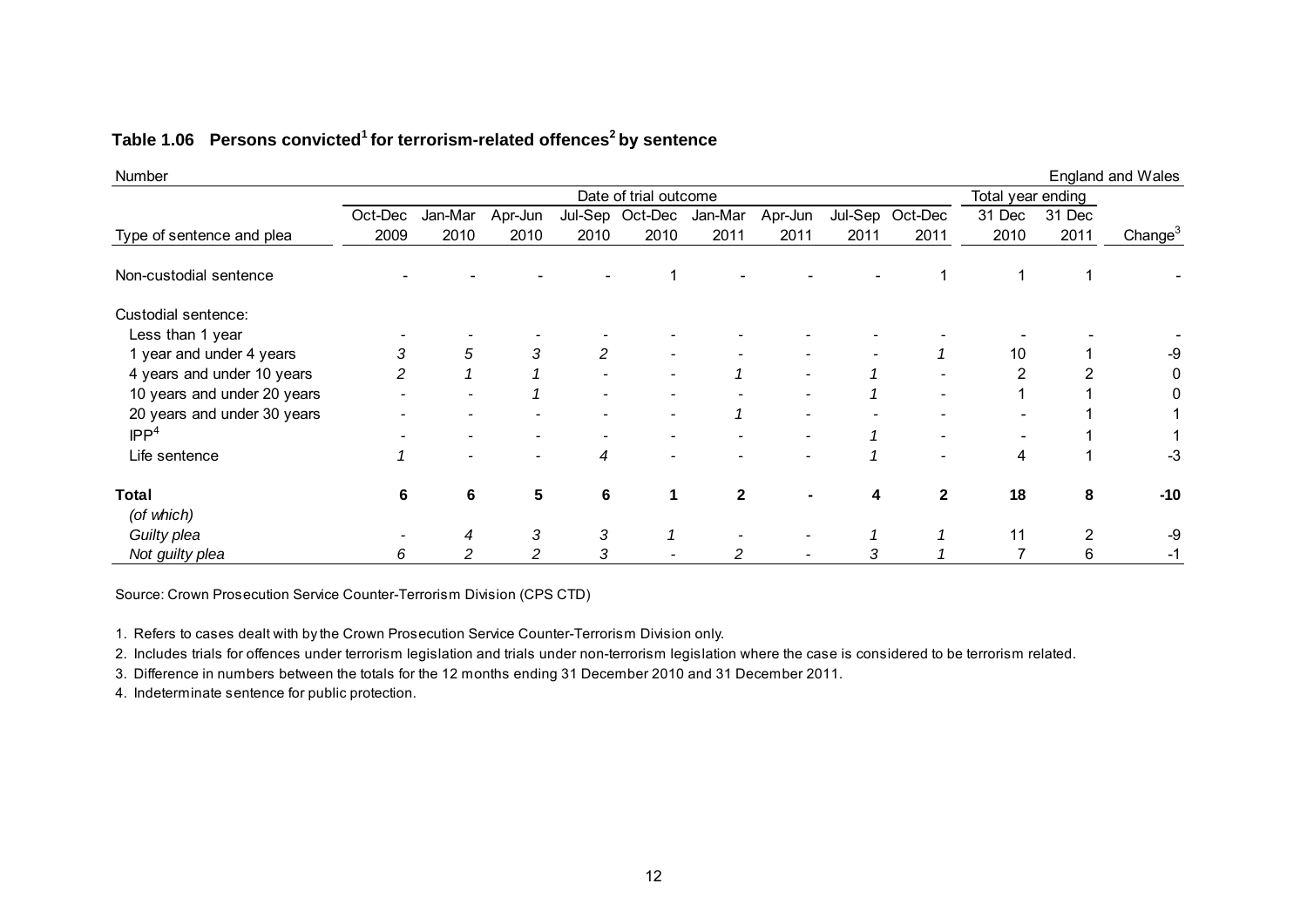| <b>Number</b>                                 |                |                |                |                |                |                |                |                | <b>Great Britain</b> |
|-----------------------------------------------|----------------|----------------|----------------|----------------|----------------|----------------|----------------|----------------|----------------------|
|                                               |                |                |                |                |                |                |                |                |                      |
| Type of prisoner <sup>2</sup>                 | 31 Dec<br>2009 | 31 Apr<br>2010 | 30 Jun<br>2010 | 30 Sep<br>2010 | 31 Dec<br>2010 | 31 Apr<br>2011 | 30 Jun<br>2011 | 30 Sep<br>2011 | 31 Dec<br>2011       |
| Terrorism legislation or<br>terrorism-related | 105            | 97             | 89             | 86             | 96             | 94             | 83             | 95             | 102                  |
| Domestic extremist/<br>separatist             | 22             | 24             | 21             | 22             | 22             | 22             | 29             | 22             | 17                   |
| Historic cases                                | 5              | 5              | 6              | 3              | 5              | 4              | 4              | 4              | 4                    |
| Total                                         | 132            | 126            | 116            | 111            | 123            | 120            | 116            | 121            | 123                  |

#### **Table 1.07 Terrorist/extremist prisoners<sup>1</sup>**

Source: National Offender Management Service and Scottish Prison Service

1. Includes persons on remand as well as those sentenced to prison custody for a criminal offence.

2. See Notes for a description of the prisoner type categories used in this bulletin.

#### **Table 1.08 Terrorism legislation or terrorism-related prisoners<sup>1</sup> discharged from prison**

| <b>Number</b>                                      |                   |         |         |         | <b>Great Britain</b> |  |  |  |  |  |  |
|----------------------------------------------------|-------------------|---------|---------|---------|----------------------|--|--|--|--|--|--|
|                                                    | Time of discharge |         |         |         |                      |  |  |  |  |  |  |
|                                                    | Oct-Dec           | Jan-Mar | Apr-Jun | Jul-Sep | Oct-Dec              |  |  |  |  |  |  |
| Length of sentence                                 | 2010              | 2011    | 2011    | 2011    | 2011                 |  |  |  |  |  |  |
| Less than or equal to 6 months                     |                   |         |         |         |                      |  |  |  |  |  |  |
| Greater than 6 months to less than 12 months       |                   |         |         |         |                      |  |  |  |  |  |  |
| 12 months to less than 4 years                     | 5                 | 1       | 2       | 1       | 3                    |  |  |  |  |  |  |
| 4 years or more                                    | 4                 | 5       | 2       | 9       | 3                    |  |  |  |  |  |  |
| Indeterminate sentence for public protection (IPP) |                   |         |         |         |                      |  |  |  |  |  |  |
| Life                                               |                   |         |         |         |                      |  |  |  |  |  |  |
| Total                                              | 9                 | 6       | 4       | 10      | 6                    |  |  |  |  |  |  |

Source: National Offender Management Service and Scottish Prison Service

1. Includes historical terrorism cases which predate the introduction of the Terrorist Acts (2000 and 2006) and Democratic Revolutionary Movement for the Liberation of Arabistan (DRMLA) and domestic bombers. where persons were imprisoned pre-2001 following a terrorist investigation, acts of terrorism, or for membership of a proscribed organisation. This includes convicted terrorists from the 1970s to 1990s for a range of offences. Also, members of groups such as the Palestinian Liberation Organisation (PLO),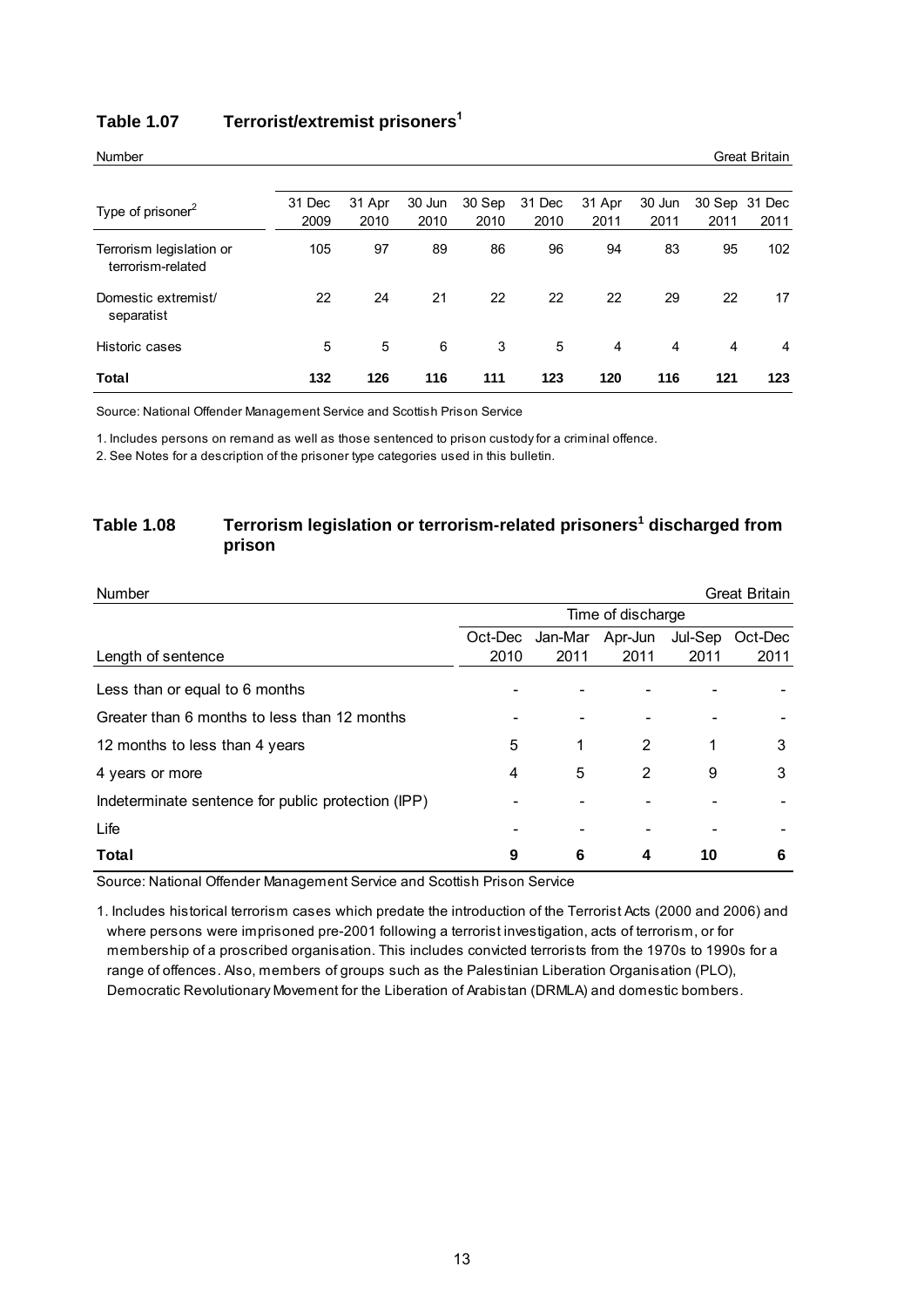## **2 Stops and searches under the Terrorism Act 2000**

Section 44 (s44) of TACT provided police officers with the power to stop and search persons and vehicles for articles which could be used in connection with terrorism. Police forces were able to authorise use of s44 stops and searches within a particular area during an agreed period without the need of reasonable suspicion. Where powers were authorised for longer than 48 hours, the Home Secretary was required to confirm such authorisations. The majority of those police forces that regularly authorised the use of s44 ceased using the power to search persons following the Home Secretary"s statement on 8 July 2010. On 18 March 2011, all s44 powers were formally replaced with section 47A (s47A) stop and search powers, which have a significantly higher threshold for authorisation than s44 searches. Box 2.1 explains how the new power is more targeted and proportionate.

A total of 11 stops and searches were made in Great Britain under s44 between January and March 2011, a 99.2 per cent fall compared to the period January to March 2010. Between April and December 2011 there were no searches under s47A, compared with the 9,733 searches conducted under s44 during the same period in 2010. Moreover, there have been no uses of s47A since the commencement of the power on 18 March 2011 (Table 2.01).

The s44 stops and searches made since October 2010 were conducted by two police forces, with each accounting for approximately a half: City of London (21 searches) and the Metropolitan Police Service (20 searches) (Table 2.01).

Three of the 11 persons stopped and searched under these powers in the year ending 31 December 2011 classified themselves as White, while two defined themselves as being Asian or Asian British and one as being of Chinese or other ethnic origin. Five persons chose not to self-define their ethnicity. As there were far fewer s44 stops and searches conducted in the year to 31 December 2011 than in the previous 12 months, comparisons are not made between the proportions of persons in each self-defined ethnicity category across the two years (Table 2.02).

#### **Figure 2.1 Stops and searches made under sections 44(1)(2) and subsequently 47A of the Terrorism Act 2000<sup>1</sup>**



#### **Year and quarter of search**

1. On 8 July 2010 the majority of police forces that regularly authorised the use of s44 ceased using the power to search persons following the Home Secretary"s statement.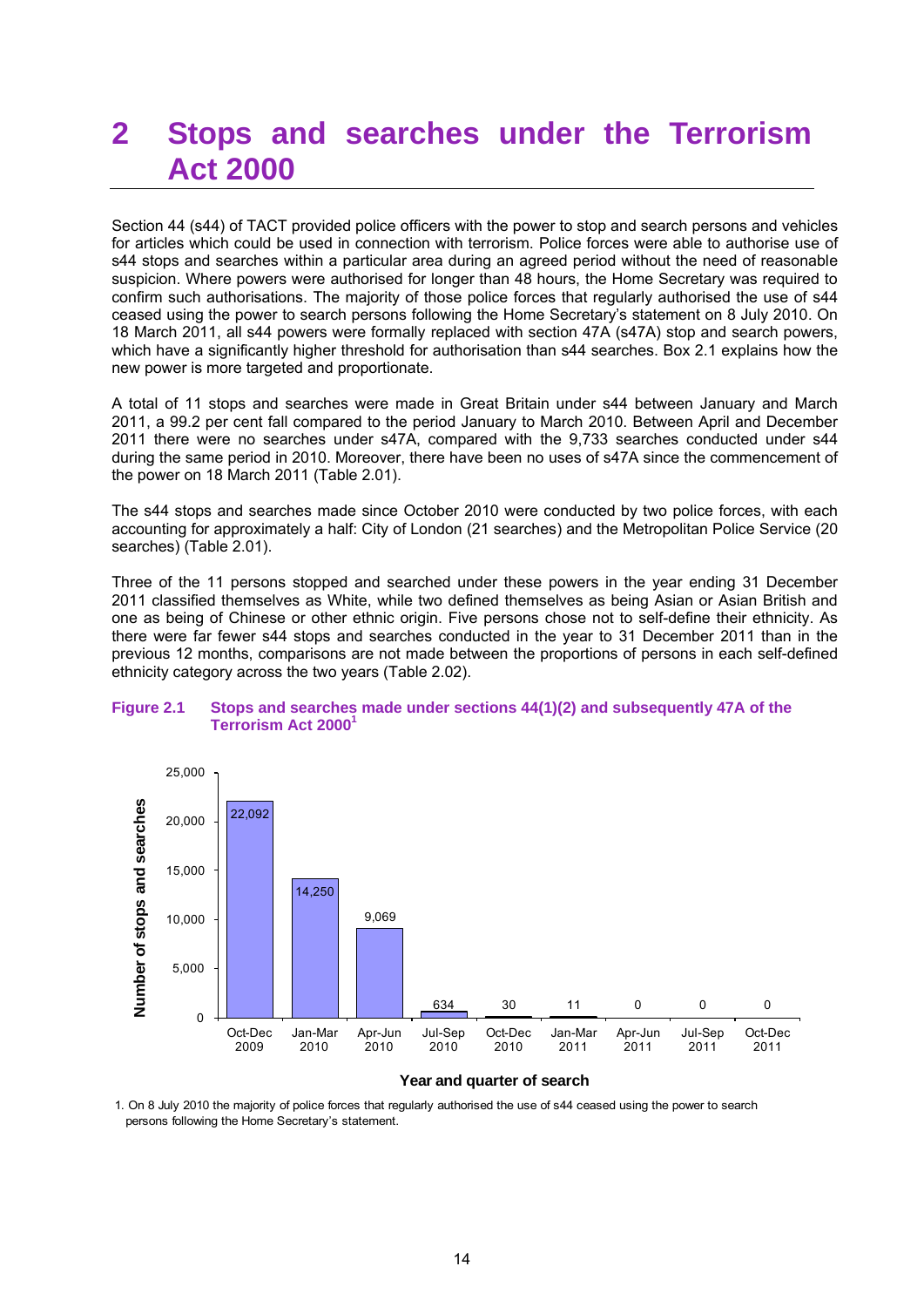#### *Box 2.1* **Terrorism Act 2000 (Remedial) Order 2011 and new section 47A Schedule 6B of the Terrorism Act**

The Home Secretary announced on 26 January 2011 the findings from the review of counter-terrorism and security powers. One of the recommendations of the review was that stop and search powers under sections 44 to 47 of the Terrorism Act 2000 should be repealed and replaced with a much more limited power.

This recommendation was based on the Government"s commitments to introduce safeguards against the misuse of terrorism legislation, and in order to bring the powers into line with the European Convention on Human Rights, following the European Court of Human Rights ruling in the case of *Gillan and Quinton v United Kingdom*. The recommendation has been implemented through the Protection of Freedoms Act 2012, which received Royal Assent on 1 May 2012.

The review of counter-terrorism and security powers also recommended that consideration be given to whether the new terrorism stop and search powers should be available more quickly than the Protection of Freedoms Bill would allow. In March 2011, the Home Secretary decided to make a "remedial order" under section 10 of the Human Rights Act 1998 to make immediate changes to the legislation. These powers were supported by a robust statutory Code of Practice.

The remedial order replaced sections 44 to 47 of the Terrorism Act 2000 with a more targeted and proportionate power. The provisions in the order will cease to have effect on the commencement of the provisions in the Protection of Freedoms Act 2012 – in other words, the order made temporary provision while the Protection of Freedoms Bill was being taken through Parliament. The order came into force on 18 March 2011.

Section 47A of, and Schedule 6B to, the Terrorism Act 2000 (as amended by the Protection of Freedoms Act 2012) introduce the replacement stop and search provisions. An authorisation for the use of the new stop and search powers can only be given under section 47A where the person giving authorisation reasonably suspects an act of terrorism will take place and considers the powers are necessary to prevent such an act. An authorisation can last for no longer and cover no greater an area than is necessary to prevent such an act. This represents a significantly higher threshold for giving an authorisation than the "expediency" test under section 44 of the 2000 Act. Following a public consultation, revised Codes of Practice (governing the use of terrorism stop and search powers in Great Britain and Northern Ireland) have been laid before Parliament and, subject to Parliamentary business, we expect the Codes and substantive stop and search powers in the Protection of Freedoms Act 2012 to come into force in July 2012.

Also available to the police are powers of stop and search under section 43 (s43) of TACT, where an officer does not need an authorisation as described above, but instead should have reasonable suspicion that the suspect is involved in terrorist-related activity. A total of 1,052 persons were stopped and searched by the Metropolitan Police Service in the year ending 31 December 2011 under this power, up from 998 in the previous 12 months, an increase of five per cent (Tables 2b and 2.03).

The proportion of persons stopped and searched who classified themselves as Asian or Asian British increased from 30 per cent in the year ending 31 December 2010, to 37 per cent in the year ending 31 December 2011. During the same period, the proportion of persons searched describing themselves as White fell from 43 per cent to 35 per cent. The proportion of persons searched who self-classified as Black or Black British fell two percentage points, from 11 to nine per cent (Table 2.03).

The year ending 31 December 2011 saw no arrests resulting from s44 stops and searches in Great Britain (Table 2a). Thirty-two arrests were made by the Metropolitan Police Service following stops and searches under s43, which accounted for three per cent of total searches (Table 2b).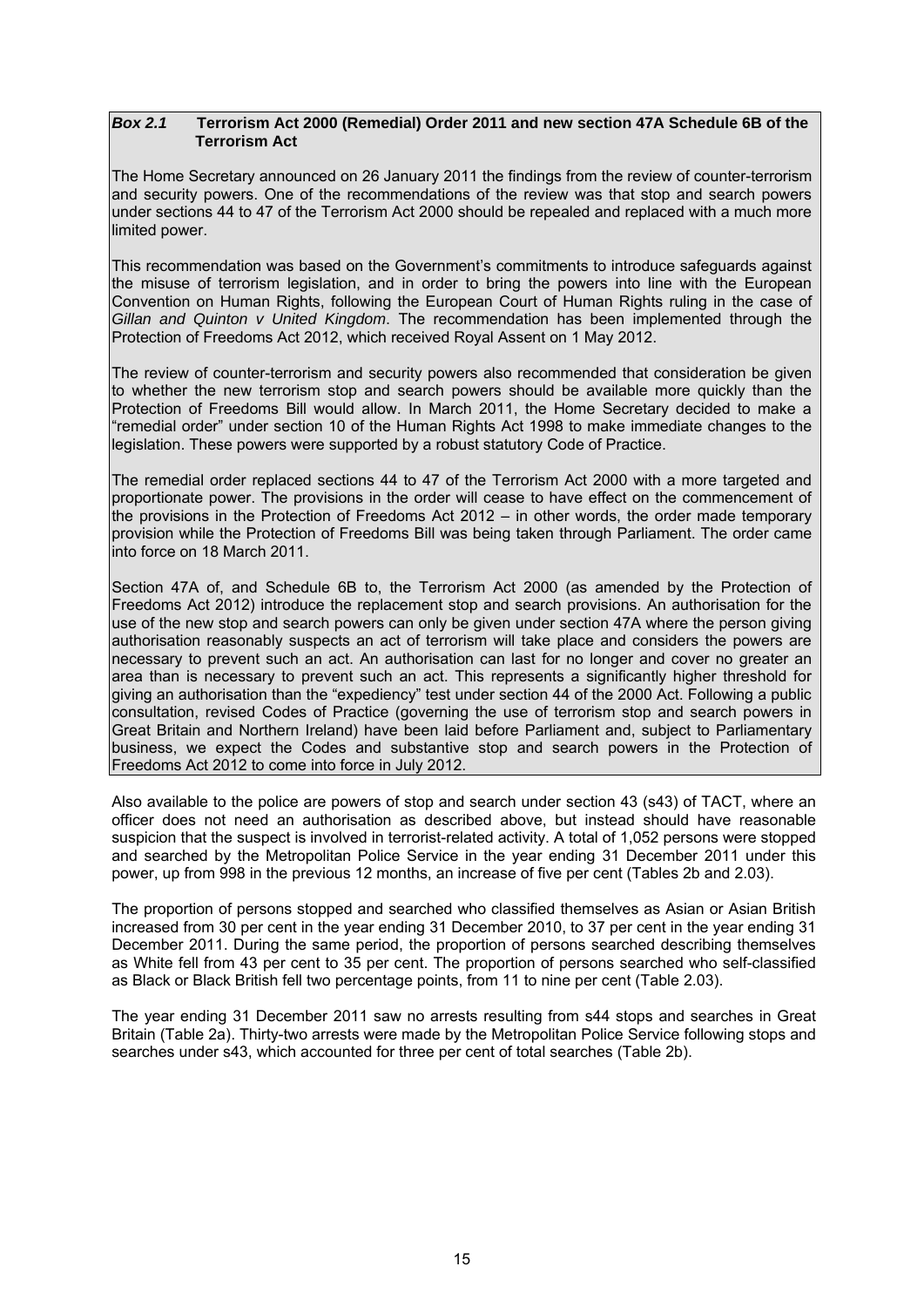#### **Table 2a Stops and searches and resultant arrests made under sections 44(1)(2) and subsequently 47A of the Terrorism Act 20001,2**

| Number and percentage          |                         |     | <b>Great Britain</b> |
|--------------------------------|-------------------------|-----|----------------------|
|                                | Year ending             |     |                      |
| Searches and arrests           | 31 Dec 2010 31 Dec 2011 |     | Change (%)           |
| Searches                       | 23,983                  | 11  | -100                 |
| <b>Resultant arrests</b>       | 164                     |     | -100                 |
| of which: Terrorism-related    |                         |     |                      |
| Proportion of persons searched |                         |     |                      |
| who were arrested (%)          | 0 Z                     | O.O |                      |

Source: Home Office, British Transport Police and Scottish Police Forces

1. Does not include 'Vehicle only' searches.

2. Includes figures from police forces in England, Wales, Scotland and the British Transport Police.

#### **Table 2b Stops and searches and resultant arrests made under section 43 of the Terrorism Act 2000<sup>1</sup>**

| Number and percentage                                     | Metropolitan Police Service |                         |            |  |  |  |
|-----------------------------------------------------------|-----------------------------|-------------------------|------------|--|--|--|
|                                                           | Year ending                 |                         |            |  |  |  |
| Searches and arrests                                      |                             | 31 Dec 2010 31 Dec 2011 | Change (%) |  |  |  |
| Searches                                                  | 998                         | 1.052                   | .h         |  |  |  |
| Resultant arrests                                         | 29                          | 32                      |            |  |  |  |
| Proportion of persons searched<br>who were arrested $(%)$ | 2.9                         | 3.0                     |            |  |  |  |

Source: Metropolitan Police Service, PIB Criminal Justice & Operations

1. Includes searches of persons only.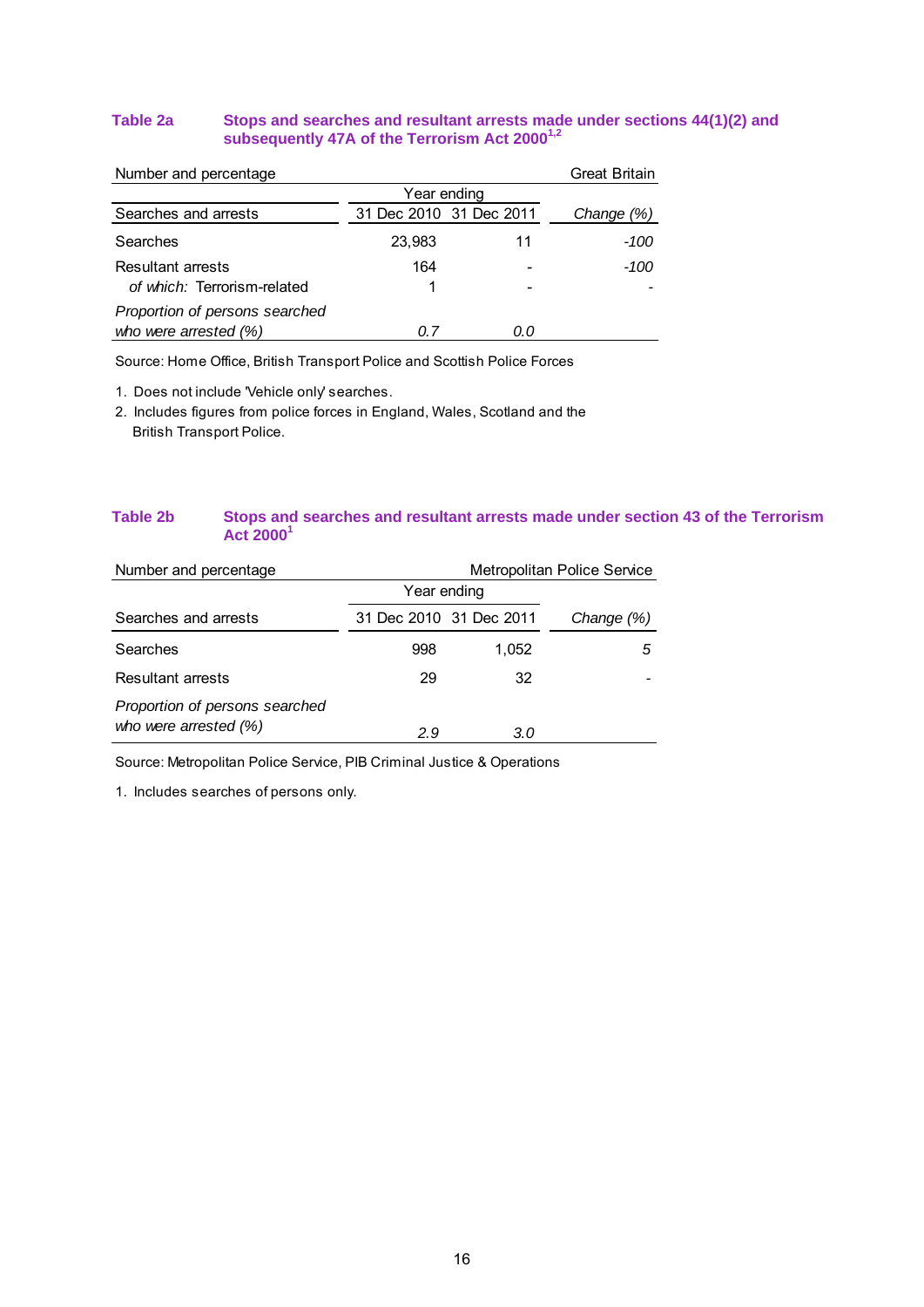| Number                                      |                |                          |                |         |                         |         |                              |         |                          |                   |                          | <b>Great Britain</b> |
|---------------------------------------------|----------------|--------------------------|----------------|---------|-------------------------|---------|------------------------------|---------|--------------------------|-------------------|--------------------------|----------------------|
|                                             |                |                          |                |         | Date of stop and search |         |                              |         |                          | Total year ending |                          |                      |
|                                             | Oct-Dec        | Jan-Mar                  | Apr-Jun        | Jul-Sep | Oct-Dec                 | Jan-Mar | Apr-Jun                      | Jul-Sep | Oct-Dec                  | 31 Dec            | 31 Dec                   |                      |
| Police force area <sup>2</sup>              | 2009           | 2010                     | 2010           | 2010    | 2010                    | 2011    | 2011                         | 2011    | 2011                     | 2010              | 2011                     | Change <sup>3</sup>  |
| Cheshire                                    | 8              |                          |                |         |                         |         |                              |         |                          |                   |                          |                      |
| Essex                                       |                | 55                       | 23             | 6       |                         |         |                              |         |                          | 84                |                          | $-84$                |
| <b>Greater Manchester</b>                   | 25             | 45                       | 25             |         |                         |         |                              |         |                          | 71                |                          | $-71$                |
| Hampshire <sup>4</sup>                      | 4              | $\overline{\phantom{0}}$ | $\blacksquare$ |         |                         |         |                              |         |                          |                   |                          |                      |
| London, City Of                             | 313            | 328                      | 569            | 61      | 17                      | 4       |                              |         |                          | 975               | 4                        | $-971$               |
| Metropolitan Police                         | 18,367         | 13,030                   | 7,297          | 536     | 13                      | 7       | $\qquad \qquad \blacksquare$ |         | $\overline{\phantom{a}}$ | 20,876            | 7                        | $-20,869$            |
| North Yorkshire                             | 40             | 33                       | 29             |         |                         |         |                              |         |                          | 62                | $\overline{\phantom{0}}$ | $-62$                |
| South Wales                                 |                | 23                       | 90             |         |                         |         |                              |         | $\overline{\phantom{a}}$ | 113               | $\overline{\phantom{a}}$ | $-113$               |
| Sussex <sup>5</sup>                         | 303            | 225                      | 206            | 26      |                         |         |                              |         |                          | 457               |                          | $-457$               |
| Thames Valley                               | 23             | 13                       | 19             |         |                         |         |                              |         |                          | 32                |                          | $-32$                |
| <b>England and Wales</b>                    | 19,083         | 13,752                   | 8,258          | 630     | 30                      | 11      |                              |         | ٠                        | 22,670            | 11                       | $-22,659$            |
| <b>British Transport Police<sup>6</sup></b> | 3,002          | 496                      | 794            | 4       |                         |         |                              |         |                          | 1,294             | $\overline{\phantom{a}}$ | $-1,294$             |
| <b>Scotland</b>                             | $\overline{7}$ | $\mathbf{2}$             | 17             |         |                         |         |                              |         |                          | 19                |                          | $-19$                |
| <b>Great Britain</b>                        | 22,092         | 14,250                   | 9,069          | 634     | 30                      | 11      |                              |         |                          | 23,983            | 11                       | $-23,972$            |

#### **Table 2.01 Stops and searches made under sections 44(1)(2) and subsequently 47A of the Terrorism Act 2000 by police force area<sup>1</sup>**

Source: Home Office, British Transport Police and Scottish Police Forces

1. Does not include 'vehicle only' searches.

2. Only police forces in England and Wales that conducted section 44 searches between 1 April 2009 and 31 December 2011 are separately identified in the table.

3. Difference between the totals for the 12 months ending 31 December 2010 and 31 December 2011.

4. The four searches conducted in Oct-Dec 2009 were carried out under the authorisation issued to the British Transport Police.

5. Sussex Police cannot separate 'vehicle only' searches from vehicle and occupant searches; as a consequence data here cover searches of pedestrians only.

6. British Transport Police figures cover England, Wales and Scotland.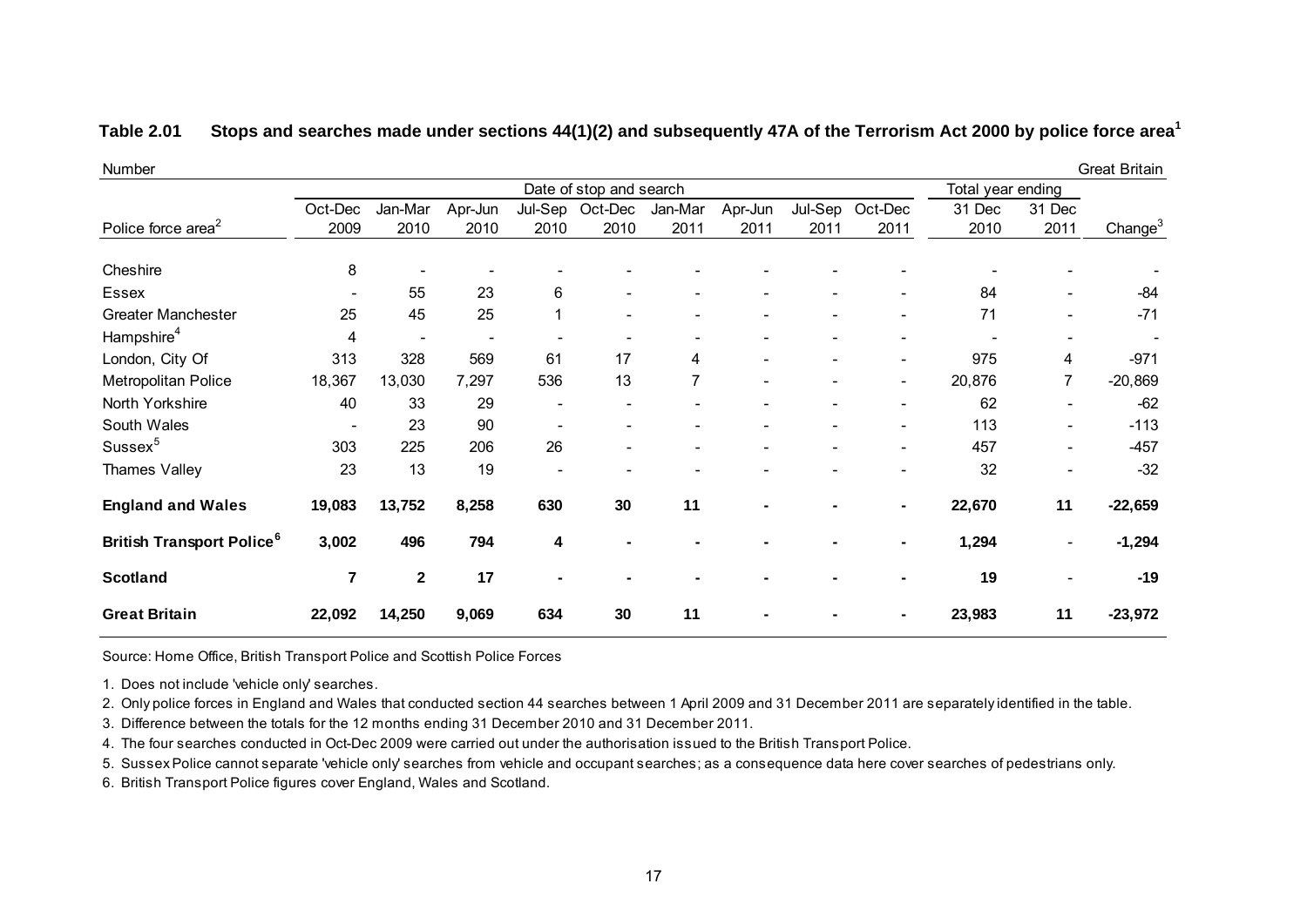| Table 2.02 Stops and searches made under sections 44(1)(2) and subsequently 47A of |  |  |
|------------------------------------------------------------------------------------|--|--|
| the Terrorism Act 2000 by self-defined ethnicity <sup>1</sup>                      |  |  |

| Number                                       |                        |                          |                |                         |          |                          | <b>Great Britain</b> |  |  |
|----------------------------------------------|------------------------|--------------------------|----------------|-------------------------|----------|--------------------------|----------------------|--|--|
|                                              | Self-defined ethnicity |                          |                |                         |          |                          |                      |  |  |
|                                              |                        |                          | Black or       | Asian or                |          |                          |                      |  |  |
|                                              |                        |                          | <b>Black</b>   | Asian                   | Chinese  | Not                      |                      |  |  |
| Area and Quarter                             | White                  | Mixed                    | <b>British</b> | <b>British</b>          | or other | stated                   | Total                |  |  |
| <b>England and Wales</b>                     |                        |                          |                |                         |          |                          |                      |  |  |
| Oct - Dec 2009                               | 11,228                 | 381                      | 1,968          | 3,763                   | 821      | 922                      | 19,083               |  |  |
| Jan - Mar 2010                               | 7,951                  | 341                      | 1,436          | 2,728                   | 552      | 744                      | 13,752               |  |  |
| Apr - Jun 2010                               | 4,808                  | 200                      | 883            | 1,552                   | 374      | 441                      | 8,258                |  |  |
| Jul - Sep 2010                               | 367                    | 11                       | 56             | 120                     | 29       | 47                       | 630                  |  |  |
| Oct - Dec 2010                               | 20                     | 3                        | 4              | $\overline{2}$          | 1        | $\overline{\phantom{a}}$ | 30                   |  |  |
| Jan - Mar 2011                               | 3                      | $\overline{\phantom{a}}$ |                | $\overline{2}$          | 1        | 5                        | 11                   |  |  |
| Apr - Jun 2011                               |                        |                          |                |                         |          |                          |                      |  |  |
| Jul - Sep 2011                               |                        |                          |                |                         |          |                          |                      |  |  |
| Oct - Dec 2011                               |                        |                          |                |                         |          |                          |                      |  |  |
| <b>British Transport Police</b> <sup>2</sup> |                        |                          |                |                         |          |                          |                      |  |  |
| Oct - Dec 2009                               | 1,541                  | 69                       | 117            | 441                     | 131      | 703                      | 3,002                |  |  |
| Jan - Mar 2010                               | 250                    | 9                        | 17             | 103                     | 19       | 98                       | 496                  |  |  |
| Apr - Jun 2010                               | 352                    | 10                       | 21             | 112                     | 31       | 268                      | 794                  |  |  |
| Jul - Sep 2010                               | 3                      | $\overline{a}$           |                |                         | L,       | 1                        | 4                    |  |  |
| Oct - Dec 2010                               |                        |                          |                |                         |          |                          |                      |  |  |
| Jan - Mar 2011                               |                        |                          |                |                         |          |                          |                      |  |  |
| Apr - Jun 2011                               |                        |                          |                |                         |          |                          |                      |  |  |
| Jul - Sep 2011                               |                        |                          |                |                         |          |                          |                      |  |  |
| Oct - Dec 2011                               |                        |                          |                |                         |          |                          |                      |  |  |
| <b>Scotland</b>                              |                        |                          |                |                         |          |                          |                      |  |  |
| Oct - Dec 2009                               | $\overline{7}$         |                          |                |                         |          |                          | 7                    |  |  |
| Jan - Mar 2010                               | $\overline{2}$         |                          |                |                         |          |                          | $\overline{2}$       |  |  |
| Apr - Jun 2010                               | 17                     |                          |                |                         |          |                          | 17                   |  |  |
| Jul - Sep 2010                               |                        |                          |                |                         |          |                          |                      |  |  |
| Oct - Dec 2010                               |                        |                          |                |                         |          |                          |                      |  |  |
| Jan - Mar 2011                               |                        |                          |                |                         |          |                          |                      |  |  |
| Apr - Jun 2011                               |                        |                          |                |                         |          |                          |                      |  |  |
| Jul - Sep 2011                               |                        |                          |                |                         |          |                          |                      |  |  |
| Oct - Dec 2011                               |                        |                          |                |                         |          |                          |                      |  |  |
| Great Britain                                |                        |                          |                |                         |          |                          |                      |  |  |
| Oct - Dec 2009                               | 12,776                 | 450                      | 2,085          | 4,204                   | 952      | 1,625                    | 22,092               |  |  |
| Jan - Mar 2010                               | 8,203                  | 350                      | 1,453          | 2,831                   | 571      | 842                      | 14,250               |  |  |
| Apr - Jun 2010                               | 5,177                  | 210                      | 904            | 1,664                   | 405      | 709                      | 9,069                |  |  |
| Jul - Sep 2010                               | 370                    | 11                       | 56             | 120                     | 29       | 48                       | 634                  |  |  |
| Oct - Dec 2010                               | 20                     | 3                        | 4              | $\overline{\mathbf{c}}$ | 1        |                          | 30                   |  |  |
| Jan - Mar 2011                               | 3                      |                          |                | $\overline{\mathbf{c}}$ | 1        | 5                        | 11                   |  |  |
| Apr - Jun 2011                               |                        |                          |                |                         |          |                          |                      |  |  |
| Jul - Sep 2011                               |                        |                          |                |                         |          |                          |                      |  |  |
| Oct - Dec 2011                               |                        |                          |                |                         |          |                          |                      |  |  |
| Year ending for Great Britain                |                        |                          |                |                         |          |                          |                      |  |  |
| Year ending 31 Dec 2010                      | 13,770                 | 574                      | 2,417          | 4,617                   | 1,006    | 1,599                    | 23,983               |  |  |
| Year ending 31 Dec 2011                      | 3                      |                          |                | $\mathbf 2$             | 1        | 5                        | 11                   |  |  |

Source: Home Office, British Transport Police and Scottish Police Forces.

1. Does not include 'vehicle only' searches.

2. British Transport Police figures include England, Wales and Scotland.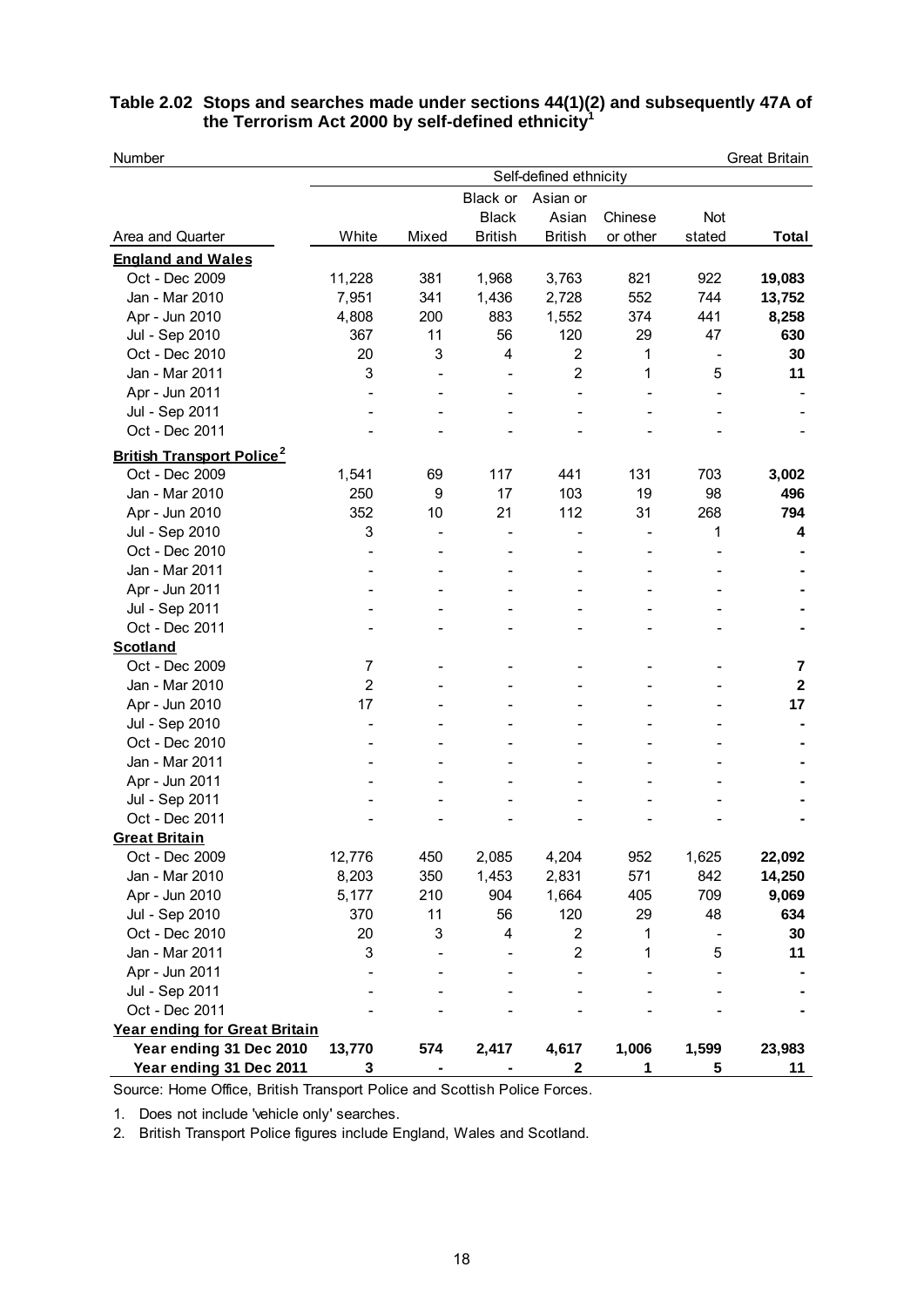| Number                        |      |                         |      |      |                                 |      |      |      |                 |                   |        | Metropolitan Police Service |
|-------------------------------|------|-------------------------|------|------|---------------------------------|------|------|------|-----------------|-------------------|--------|-----------------------------|
|                               |      | Date of search          |      |      |                                 |      |      |      |                 | Total year ending |        |                             |
|                               |      | Oct-Dec Jan-Mar Apr-Jun |      |      | Jul-Sep Oct-Dec Jan-Mar Apr-Jun |      |      |      | Jul-Sep Oct-Dec | 31 Dec            | 31 Dec |                             |
| Self-defined ethnicity        | 2009 | 2010                    | 2010 | 2010 | 2010                            | 2011 | 2011 | 2011 | 2011            | 2010              | 2011   | Change $^2$                 |
| White                         | 140  | 108                     | 66   | 103  | 150                             | 145  | 92   | 53   | 78              | 427               | 368    | -59                         |
| Mixed                         |      | 6                       | 3    | 4    | 8                               | 9    | 10   | 6    | 2               | 21                | 27     | 6                           |
| <b>Black or Black British</b> | 16   | 29                      | 20   | 22   | 38                              | 31   | 17   | 24   | 19              | 109               | 91     | $-18$                       |
| Asian or Asian British        | 69   | 83                      | 52   | 68   | 98                              | 156  | 110  | 52   | 73              | 301               | 391    | 90                          |
| Chinese or other              | 15   | 10                      | 10   | 15   | 36                              | 34   | 29   | 14   | 8               | 71                | 85     | 14                          |
| Not stated                    | 15   | 15                      | 8    | 21   | 25                              | 32   | 30   | 13   | 15              | 69                | 90     | 21                          |
| Total                         | 262  | 251                     | 159  | 233  | 355                             | 407  | 288  | 162  | 195             | 998               | 1,052  | 54                          |

#### **Table 2.03 Stops and searches made by the Metropolitan Police Service under section 43 of the Terrorism Act 2000 by selfdefined ethnicity<sup>1</sup>**

Source: Metropolitan Police Service, PIB Performance Information Bureau

1. Does not include 'vehicle only' searches.

2. Difference between the totals for the 12 months ending 31 December 2010 and 31 December 2011.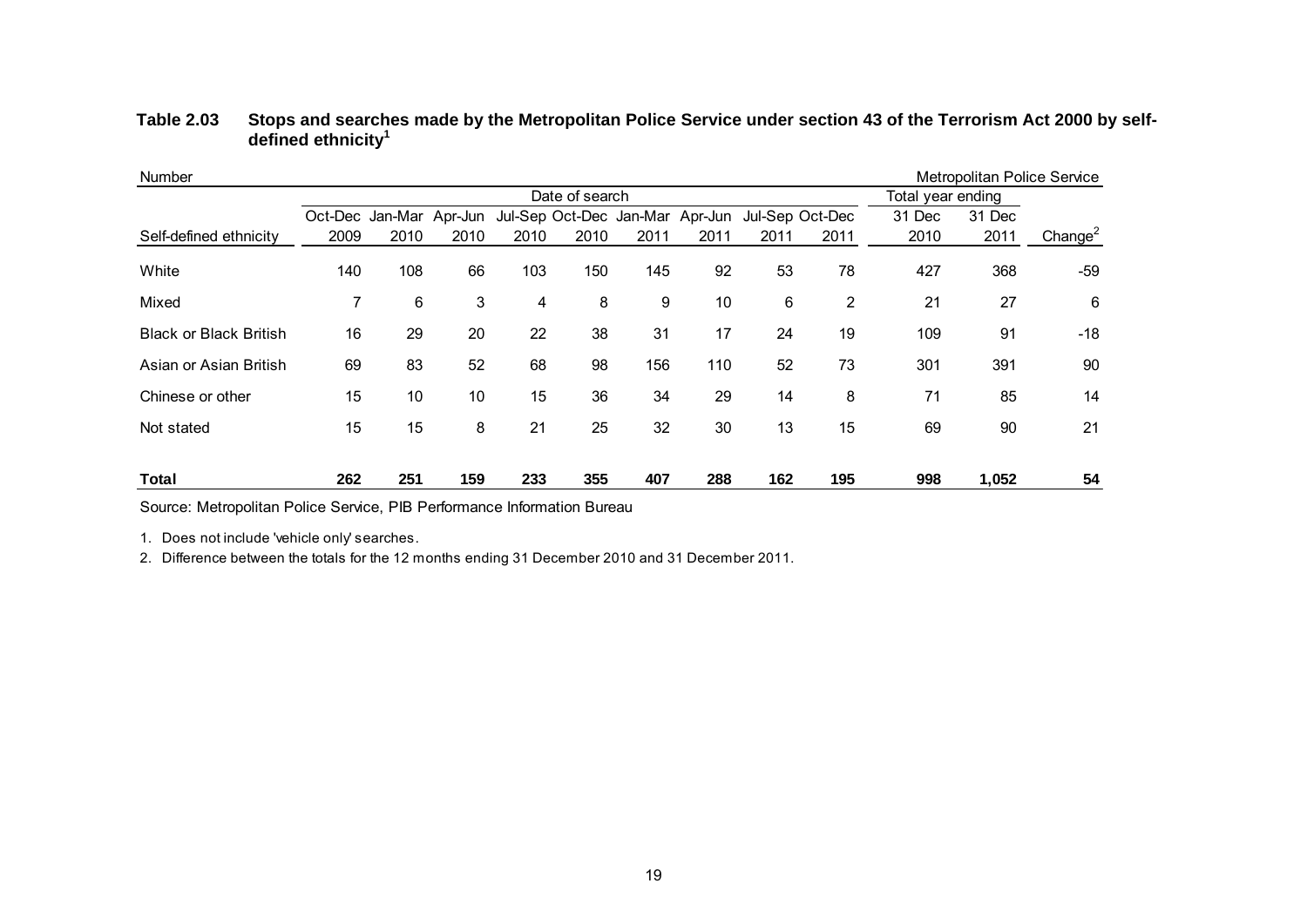#### **NOTES**

#### **Legislation**

- 1. Detailed information on the **Terrorism Act 2000** (TACT) can be found on the UK legislation website at: [http://www.legislation.gov.uk/ukpga/2000/11/contents.](http://www.legislation.gov.uk/ukpga/2000/11/contents)
- 2. Stops and searches under **section 43** of TACT **–** This power is available to police for searching suspects whom they reasonably suspect are involved in terrorist activity. Detailed information can be found at: [http://www.legislation.gov.uk/ukpga/2000/11/section/43.](http://www.legislation.gov.uk/ukpga/2000/11/section/43)
- 3. Stops and searches under **sections 44 and 47A** of TACT **–** These apply to situations where police require the power to stop and search persons for involvement in terrorism-related activity where there is no suspicion of involvement. Information about the power to conduct searches under section 44 of TACT is at: [http://www.legislation.gov.uk/ukpga/2000/11/section/44.](http://www.legislation.gov.uk/ukpga/2000/11/section/44) However, as outlined in Box 2.1, section 44 was repealed and replaced with section 47A in 2011. The key difference between the two powers is that while the former allowed authorisations in an entire police force area without specific intelligence of an attack, its replacement allows authorisation to a particular area and only where specific intelligence of a possible attack is known. Further information about section 47A of TACT is available at: [http://www.legislation.gov.uk/uksi/2011/631/body/made.](http://www.legislation.gov.uk/uksi/2011/631/body/made)

#### **Data**

- 4. The following data providers contributed to this bulletin:
	- **ACPO Counter Terrorism Coordination Centre (ACTCC)**  The ACTCC collects data covering all terrorism arrests in Great Britain (i.e. excluding Northern Ireland) through to their subsequent outcome. This information relates to data collected from 11 September 2001; although the total number of arrests between February 2001 and 11 September 2001 are known, no further breakdown is possible. A data snapshot of the ACTCC"s live database is provided to the Home Office, with latest information based on the principal charge, and is updated for each quarterly publication. It is not unusual for charges to be amended or added during the police investigations or criminal trials. As a result, all figures in this bulletin are subject to change in future bulletins.
	- **Crown Prosecution Service (CPS)**  The CPS"s Counter-Terrorism Division holds information on all trials of terrorism-related suspects, including sentences and appeals. They regularly share information with the ACTCC to validate data.
	- **Ministry of Justice (MoJ)** The MoJ maintains a list of known terrorists/extremists held, on remand or as convicted prisoners, in prisons in England and Wales. The list includes those who entered prison before 11 September 2001 and who are excluded from the data collected by the ACTCC. Information is also held on those subject to extradition orders or held by immigration powers. Data on the whole England and Wales prison population are published quarterly in the MoJ statistical bulletin "Offender Management Caseload Statistics". The most recent update containing prison populations by nationality relates to the position as at 31 March 2011, and can be viewed at: [http://www.justice.gov.uk/publications/statistics-and-data/prisons-and](http://www.justice.gov.uk/publications/statistics-and-data/prisons-and-probation/index.htm)[probation/index.htm.](http://www.justice.gov.uk/publications/statistics-and-data/prisons-and-probation/index.htm)
	- **Scottish Prison Service** The Scottish Prison Service provides information on known terrorists/extremists held as remand or convicted prisoners in Scotland.
	- **Police forces**  Data published in this bulletin on stops and searches under sections 44 and 47A of TACT are provided to the Home Office by individual police forces as a part of formal statistical returns. Not all police forces are able to separately identify section 43